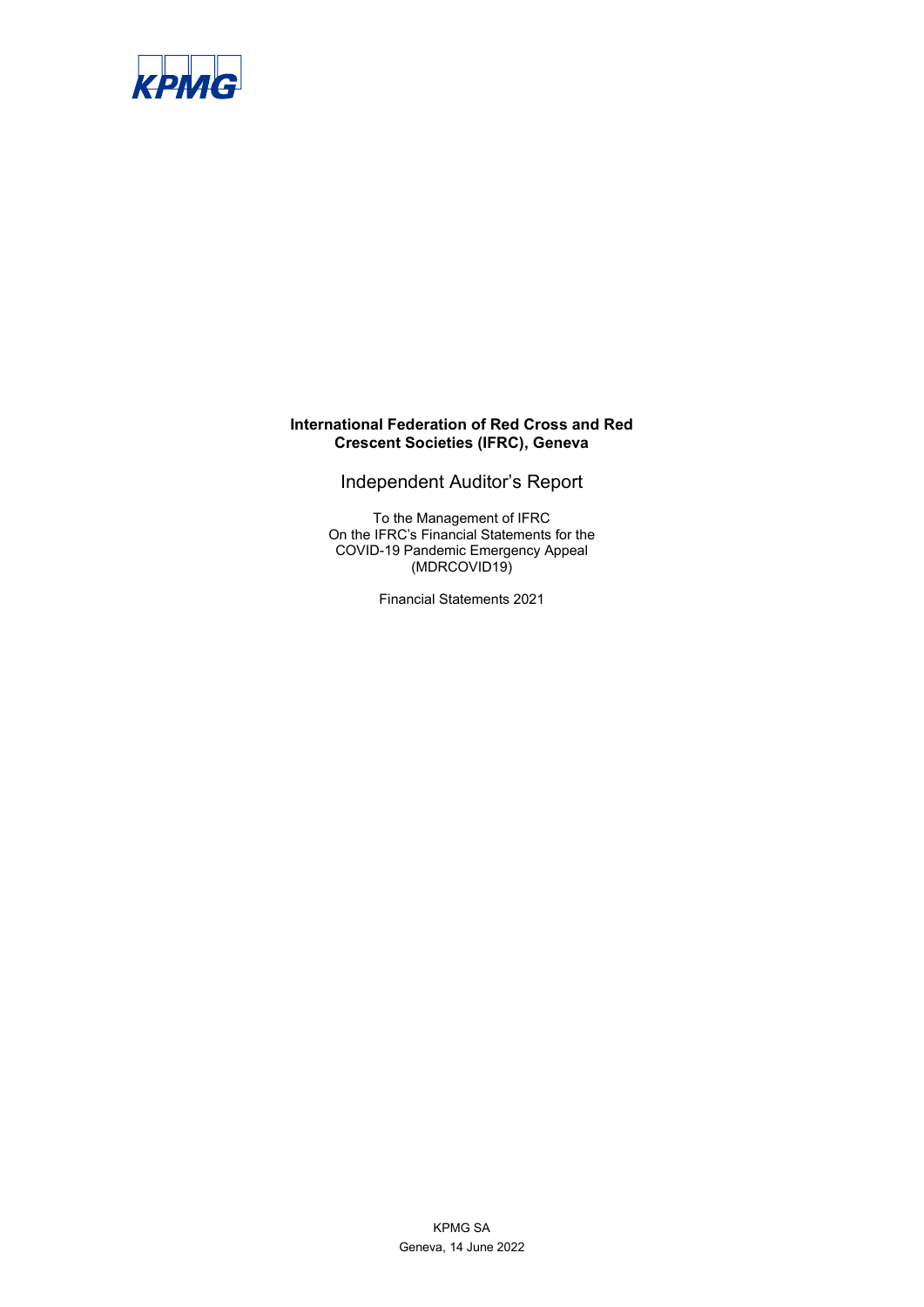

**KPMG SA** Esplanade de Pont-Rouge 6 PO Box 1571 CH-1211 Geneva 26

+41 58 249 25 15 kpmg.ch

# **Independent Auditor's Report on the IFRC's Financial Statements for the COVID-19 Pandemic Emergency Appeal (MDRCOVID19) to the Management of**

## **International Federation of Red Cross and Red Crescent Societies (IFRC), Geneva**

#### **Opinion**

We have audited the accompanying grant financial statements for the COVID-19 Pandemic Emergency Appeal (MDRCOVID19) of the International Federation of Red Cross and Red Crescent Societies ("IFRC"), which comprise the income and expenditure statement and notes to the financial statements, including a summary of significant accounting policies ('the financial statements') for the year ended to 31 December 2021.

In our opinion, the accompanying financial statements for the COVID-19 Pandemic Emergency Appeal (MDRCOVID19) for the year ended to 31 December 2021 are prepared, in all material respects, in accordance with the IFRC accounting policies as described in the notes to the financial statements.

#### **Basis of Opinion**

We conducted our audit in accordance with International Standards on Auditing (ISAs). Our responsibilities under those standards are further described in the Auditor's Responsibilities for the Audit of the Financial Statements section of our report. We are independent of the IFRC in accordance with the requirements of the International Ethics Standards Board for Accountants (IESBA) Code of Ethics for Professional Accountants, and we have fulfilled our other ethical responsibilities in accordance with these requirements. We believe that the audit evidence we have obtained is sufficient and appropriate to provide a basis for our opinion.

### **Emphasis of Matter - Basis of Accounting**

We draw attention to Notes 2 and 3 to the financial statements, which describes the basis of accounting. The financial statements are prepared to assist the IFRC to comply with the financial reporting provisions of the IFRC.

### **Responsibilities of the Management for the Financial Statements**

The Management of the IFRC is responsible for the preparation of the financial statements in accordance with the basis of accounting described in the notes and for such internal control as Management determines is necessary to enable the preparation of the financial statements that are free from material misstatement, whether due to fraud or error.

#### **Auditor's Responsibilities for the Audit of the Financial Statements**

Our objectives are to obtain reasonable assurance about whether the financial statements as a whole are free from material misstatement, whether due to fraud or error, and to issue an auditor's report that includes our opinion. Reasonable assurance is a high level of assurance but is not a guarantee that an audit conducted in accordance with International Standards on Auditing (ISAs) will always detect a material misstatement when it exists. Misstatements can arise from fraud or error and are considered material if, individually or in the aggregate, they could reasonably be expected to influence the economic decisions of users taken on the basis of these financial statements.

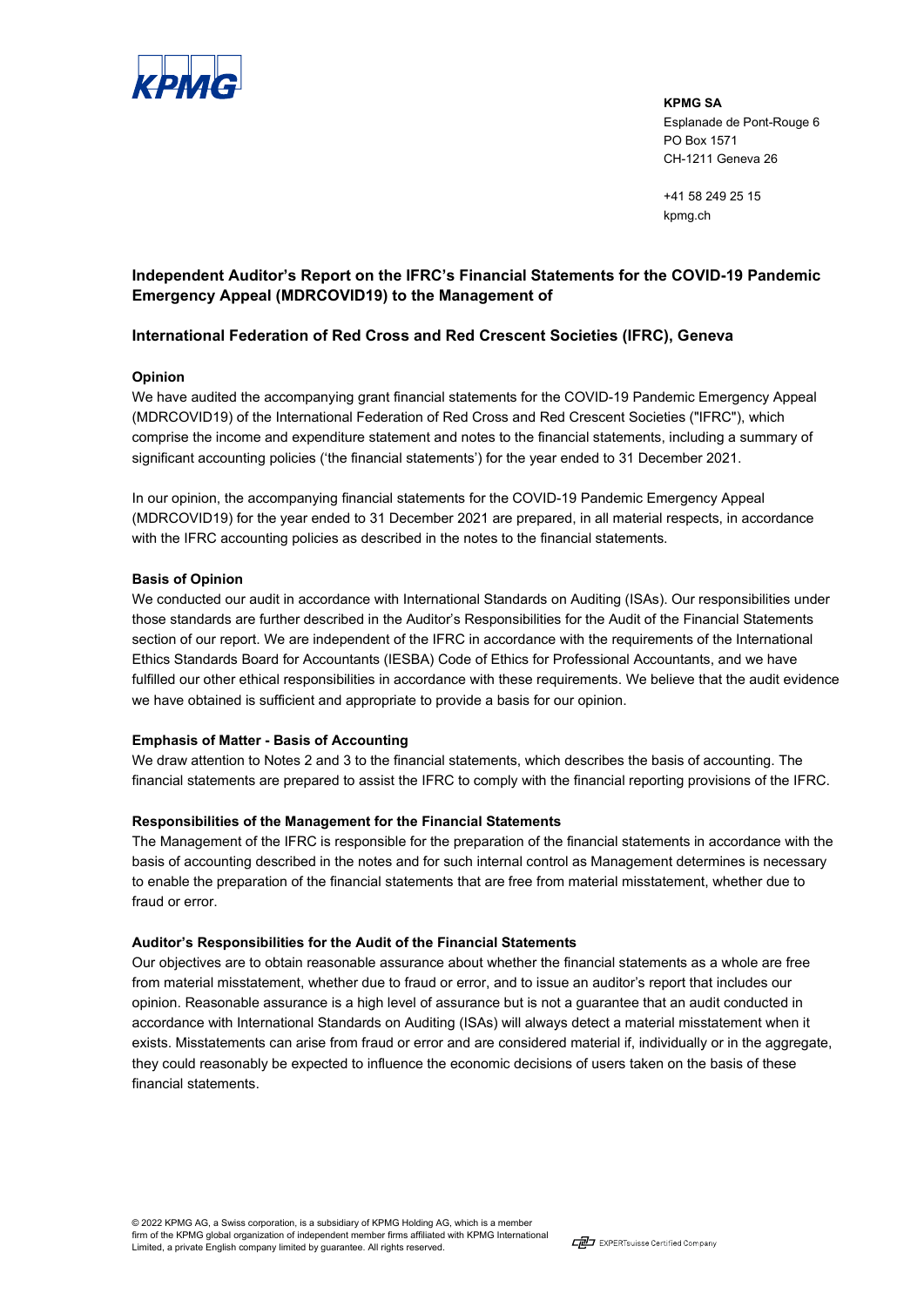

**International Federation of Red Cross and Red Crescent Societies (IFRC), Geneva** Independent Auditor's Report to the Management of IFRC on the IFRC's Financial Statements for the COVID-19 Pandemic Emergency Appeal (MDRCOVID19) for the year ended to 31 December 2021

As part of an audit in accordance with ISAs, we exercise professional judgement and maintain professional scepticism throughout the audit. We also:

- Identify and assess the risks of material misstatement of the financial statements, whether due to fraud or error, design and perform audit procedures responsive to those risks, and obtain audit evidence that is sufficient and appropriate to provide a basis of our opinion. The risk of not detecting a material misstatement resulting from fraud is higher than for one resulting from error, as fraud may involve collusion, forgery, intentional omissions, misrepresentations, or the override of internal control.
- Obtain an understanding of internal control relevant to the audit in order to design audit procedures that are appropriate in the circumstances, but not for the purpose of expressing an opinion on the effectiveness of the IFRC's internal control.
- Evaluate the appropriateness of accounting policies used and the reasonableness of accounting estimates and related disclosures made by the Management.

We communicate with the Management and those charged with governance of IFRC regarding, among other matters, the planned scope and timing of the audit and significant audit findings, including any significant deficiencies in internal control that we identify during our audit.

KPMG SA

Sefun

Hélène Béguin **Steven Gras** Licensed Audit Expert Auditor in Charge

Geneva, 14 June 2022

Enclosure:

- Financial statements (income and expenditure statement and notes) for the year ended 31 December 2021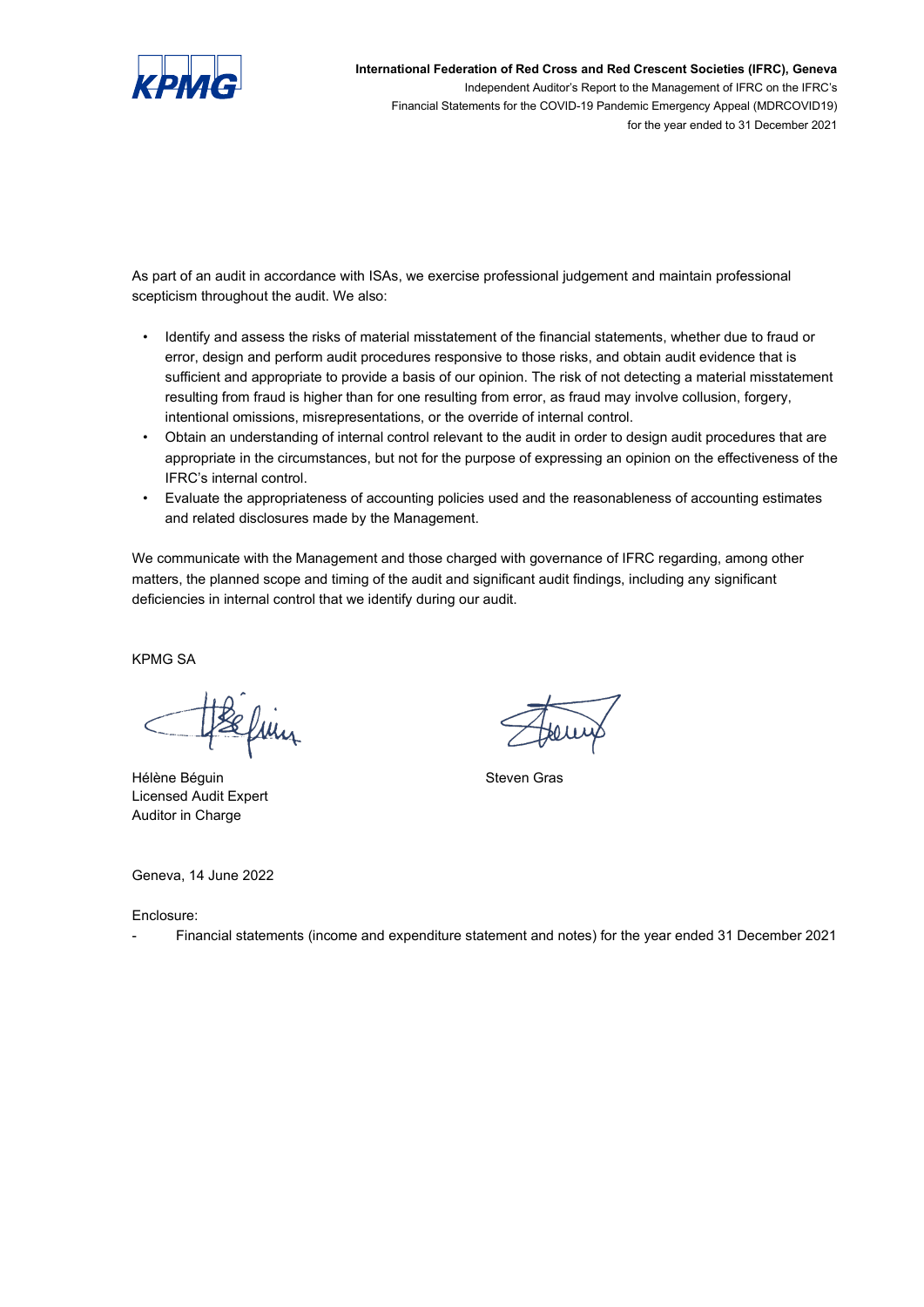## **INCOME AND EXPENDITURE STATEMENT FOR THE YEAR ENDED 31 DECEMBER 2021**

|                                                                   |              | Year ended<br>31-Dec-2021 | <b>Period from</b><br>31-Jan-2020 to<br>31-Dec-2020 |
|-------------------------------------------------------------------|--------------|---------------------------|-----------------------------------------------------|
| <b>OPERATING INCOME</b>                                           | <b>Notes</b> | <b>CHF</b>                | <b>CHF</b>                                          |
| Voluntary contributions                                           | 4            | 35,652,788                | 113,975,573                                         |
| Donations                                                         | 5            | 90,470,819                | 90,954,193                                          |
| <b>Total INCOME</b>                                               |              | 126,123,607               | 204,929,766                                         |
| <b>OPERATING EXPENDITURE</b>                                      |              |                           |                                                     |
| <b>Other resources: Humanitarian Response</b>                     |              |                           |                                                     |
| Contributions to National Societies                               |              |                           |                                                     |
| Cash transfers                                                    | 7            | 40,702,291                | 31,533,936                                          |
| Cash advances                                                     | 8            | 33,391,446                | 39,500,217                                          |
| <b>Total Contributions to National Societies</b>                  |              | 74,093,737                | 71,034,153                                          |
| Relief supplies, transportation and storage                       |              | 23,995,427                | 29,922,613                                          |
| Employee benefits                                                 |              | 19,321,642                | 13,563,698                                          |
| Supplementary services cost recoveries                            |              | 4,254,367                 | 3,522,369                                           |
| Other costs & allocations                                         | 9            | 10,228,635                | 9,628,275                                           |
| <b>Total direct costs</b>                                         |              | 131,893,808               | 127,671,108                                         |
| Indirect cost recovery                                            |              | 8,403,585                 | 8,155,357                                           |
| <b>Total OPERATING EXPENDITURE</b>                                |              | 140,297,393               | 135,826,465                                         |
| <b>NET (DEFICIT)/ SURPLUS FROM</b><br><b>OPERATING ACTIVITIES</b> |              | (14, 173, 786)            | 69,103,301                                          |
| Finance expense, net                                              |              | 15,786                    | 180,295                                             |
| NET (DEFICIT)/ SURPLUS FOR THE PERIOD                             |              | (14,189,572)              | 68,923,006                                          |
| <b>FUNDS HELD FOR OPERATIONS</b>                                  |              |                           |                                                     |
| Brought forward                                                   |              | 68,923,006                |                                                     |
| Reallocation from other IFRC appeal                               |              | 15,400                    |                                                     |
| Net (deficit)/ surplus for the period                             |              | (14, 189, 572)            | 68,923,006                                          |
| <b>FUNDS HELD FOR OPERATIONS</b>                                  |              | 54,748,834                | 68,923,006                                          |

The notes on pages 4 to 16 are an integral part of these Appeal Financial Statements.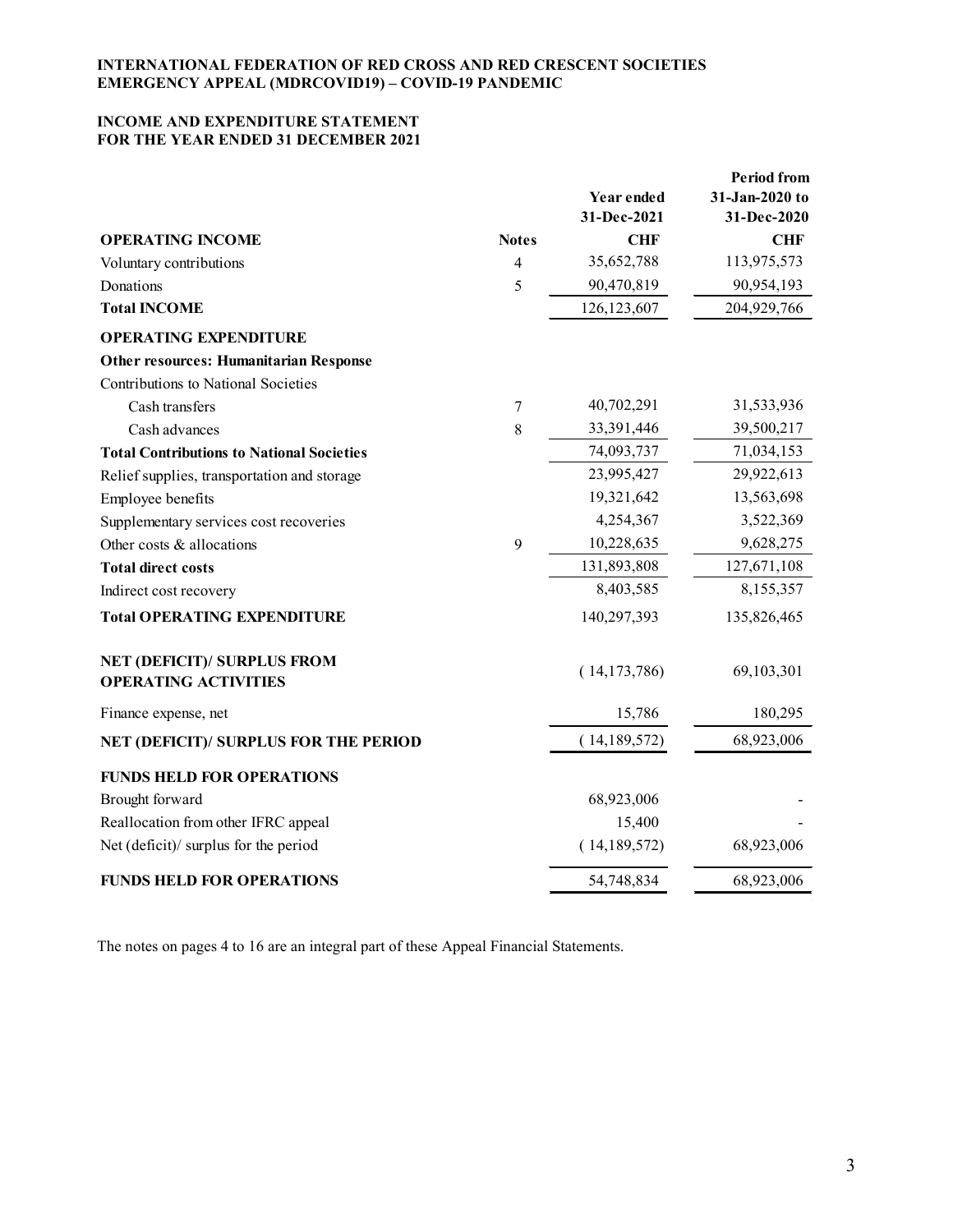### **NOTES TO THE APPEAL FINANCIAL STATEMENTS FOR THE YEAR ENDED 31 DECEMBER 2021**

### **1. Activities**

Founded in 1919, the International Federation of Red Cross and Red Crescent Societies (IFRC) is a membership organisation comprising 192 member Red Cross and Red Crescent societies governed by a Governing Board and with management support provided by a Secretariat with more than 60 delegations to support activities around the world. The Secretariat headquarters' address is 17, Chemin des Crêts, Petit-Saconnex, 1209 Geneva, Switzerland.

The IFRC's mission is to improve the lives of vulnerable people by mobilizing the power of humanity. Working through its 192 member National Societies, the IFRC acts before, during and after disasters and health emergencies to meet the needs and improve the lives of vulnerable people. It does so with impartiality as to nationality, race, gender, religious beliefs, class and political opinions.

The IFRC coordinates international support for large-scale disasters and health crises, strengthens the capacities and leadership of its member National Societies, and acts at the international level to raise resources and persuade decision makers to act at all times in the interests of vulnerable people.

Guided by *Strategy 2030*, a collective plan of action for the IFRC and its member National Societies to tackle the major humanitarian and development challenges of this decade, the IFRC is committed to 'saving lives and changing minds'.

On 31 January 2020, the IFRC launched an Emergency Appeal seeking CHF 3 million to enable the IFRC to support its membership in delivering assistance and support to communities affected or at risk of being affected by the novel coronavirus outbreak. In further response to the increased scale and scope of the crisis, this appeal was revised a number of times and on 28 May 2020, the IFRC published a revised appeal seeking CHF 450 million and extending the timeframe to 31 December 2021. The funds raised for this revised Emergency Appeal cover both allocations to IFRC's member National Societies and funding to support the work of the IFRC Secretariat. It includes allocations to the five regions (CHF 370 million) and to the Geneva Secretariat (CHF 30 million), as well as CHF 50 million to be managed as flexible funding to respond to the changing nature and focus of the pandemic. The increased appeal funding will enable the IFRC network to be able to respond to developing hotspots, second waves and deepening social and economic impacts, that affect the lives and dignity of people and communities in specific countries. On 2 February 2021, the appeal was further revised to include an immunisation annex to the Covid-19 response increasing the total appeal amount to CHF 550 million until 31 December 2021, whereby the additional CHF 100 million is planned to address a pressing need to support Covid-19 global vaccine roll-out. On 24 March 2021, the appeal timeframe was extended to 30 June 2022. Subsequently, on 18 December 2021, the appeal was further extended until 31 December 2022 and funding was increased to CHF 670 million to continue supporting National Societies' work as auxiliaries to their governments to tackle the continued effects of the pandemic, support the integration of Covid-19 into regular programming and remain flexible in responding to new variants of concern, hotspots and new waves.

The Covid-19 Pandemic appeal is a global effort by the membership of the IFRC to address the immediate, medium and long-term impacts caused by the pandemic. It is unprecedented in terms of its magnitude, financial value and global reach with the IFRC planning to simultaneously support more than 160 National Societies in one action. The IFRC is funding the domestic appeals and plans of National Societies with support primarily being provided by IFRC remotely. During the year 2021, a total of 138 (2020: 159) National Societies had received funding allocations from the IFRC Covid-19 Emergency Appeal.

The financial statements presented comprise the Income and Expenditure Statement and supporting notes of the Covid-19 Pandemic Appeal (MDRCOVID19), consolidating regional Covid-19 Pandemic sub-appeals for Americas (MDR42006), Asia and Pacific (MDR50001), Africa (MDR60004), Europe (MDR65004), Middle East and North Africa (MDR80002) and Geneva Global (MDR00005), and are hereto referred to as the Appeal Financial Statements.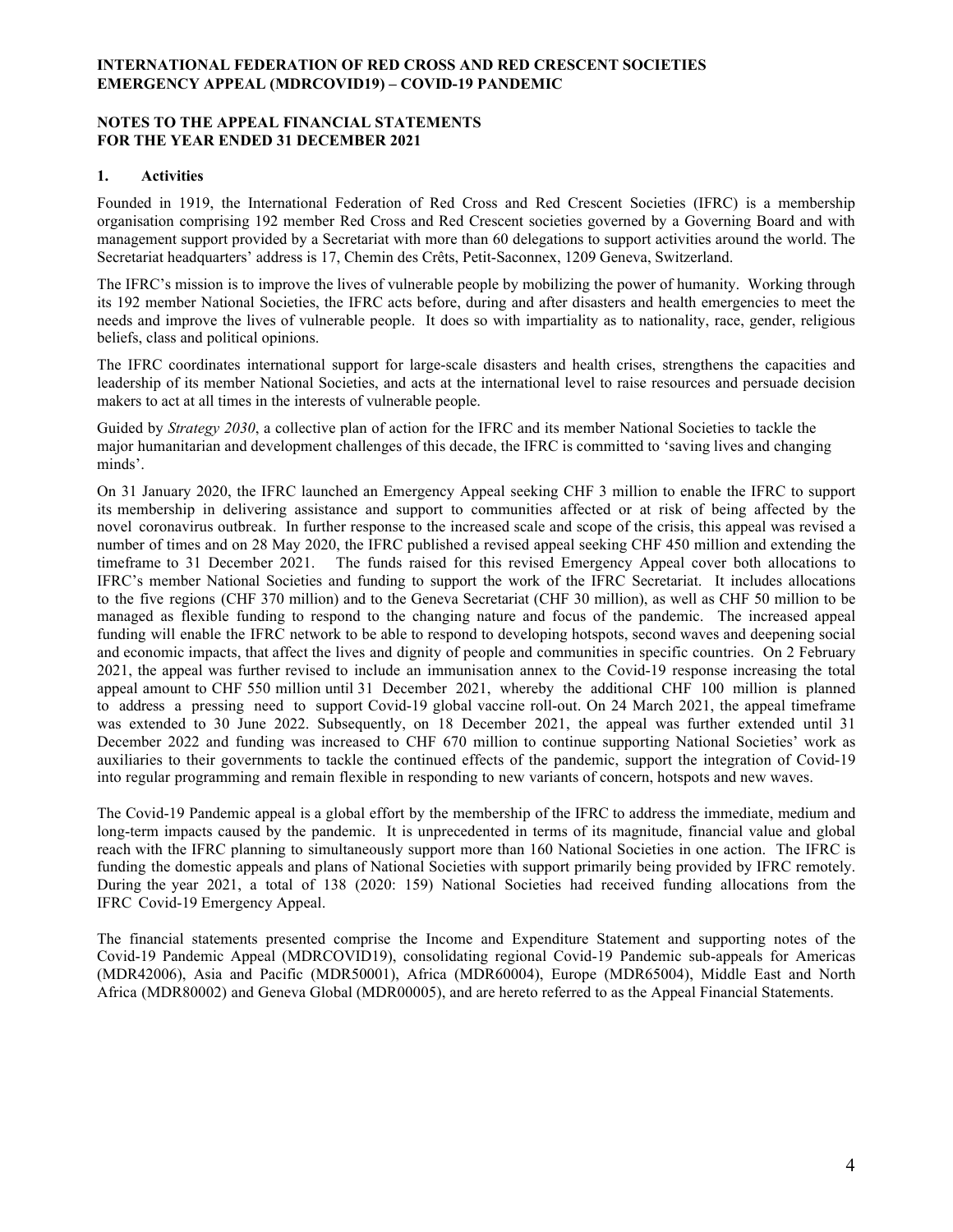### **NOTES TO THE APPEAL FINANCIAL STATEMENTS FOR THE YEAR ENDED 31 DECEMBER 2021**

## **2. Basis of accounting**

The Appeal Financial Statements are presented in Swiss Francs and have been prepared using the accruals basis of accounting, under which, the effects of transactions and other events are recognised when they occur (and not as cash or its equivalent is received or paid) and they are recorded in the accounting records and reported in the financial statements of the periods to which they relate.

The Consolidated Financial Statements of the IFRC are prepared in accordance with International Financial Reporting Standards (IFRS). The information contained in these appeal financial statements has been extracted from the Consolidated Financial Statements of the IFRC, except for the following:

- a) payments made under leases, as covered by IFRS 16 Leases, are included in operating expenditure in the appeal financial statements and are recognised on a straight-line basis over the periods of the leases;
- b) obligations for contributions to post-employment benefit plans (the IFRC's pension arrangements), as covered by IAS 19. Employee benefits are included within operating expenditure in the appeal financial statements and are recognised as contributions fall due for payment.

The IFRC has concluded that, with respect to these appeal financial statements, the adopted bases of accounting for leases and post-employment benefit plan contributions provide more relevant and useful information to users of these appeal financial statements, notably contributors and donors to the Covid-19 Pandemic Appeal (MDRCOVID19).

The Appeal Financial Statements present operating expenditure by function (see note 3.3(a)). All operating expenditure included within the appeal financial statements is classified under the Humanitarian Response functional category. For information purposes, the Income and Expenditure Statement provides further analysis of operating expenditure.

## **3. Significant accounting policies**

# **3.1 Foreign currency transactions**

The presentation and functional currency of the IFRC is the Swiss Franc, as operating cash flows are primarily denominated in, and influenced by, the Swiss Franc. The IFRC's operations are not concentrated in any one economic environment, but appeals, including the Covid-19 Pandemic Appeal, are always launched in Swiss Francs and expenditure is budgeted and managed in Swiss Francs. Foreign currency transactions are translated into Swiss Francs using rates which approximate to the rates prevailing on the dates of the transactions.

# **3.2 Income**

Income comprises voluntary contributions in cash or in-kind from member National Societies, and donations in cash or inkind from donors.

Voluntary contributions and donations are identified according to the level of earmarking. National Societies and donors can earmark contributions for use in field operations at the appeal, programme, project or sub-project level. Such earmarked contributions are fully under the control of the IFRC, and, unless they are also subject to specific contractual obligations or earmarked for use in a future period (see paragraph below), are recognised in the Income and Expenditure Statement when pledged. At the end of the accounting period, unspent earmarked contributions are included in Funds held for operations.

Government grants and contributions that are based on contracts for specific projects, akin to government grants, are recognised as expenditure is incurred and contractual obligations are fulfilled. Amounts received, but not recognised, are deferred for recognition in future periods as expenditure is incurred and contractual obligations are fulfilled. Government grants that are not for specific projects but are earmarked at appeal level are recognised when a confirmed written pledge has been received from the donor and accepted by the IFRC.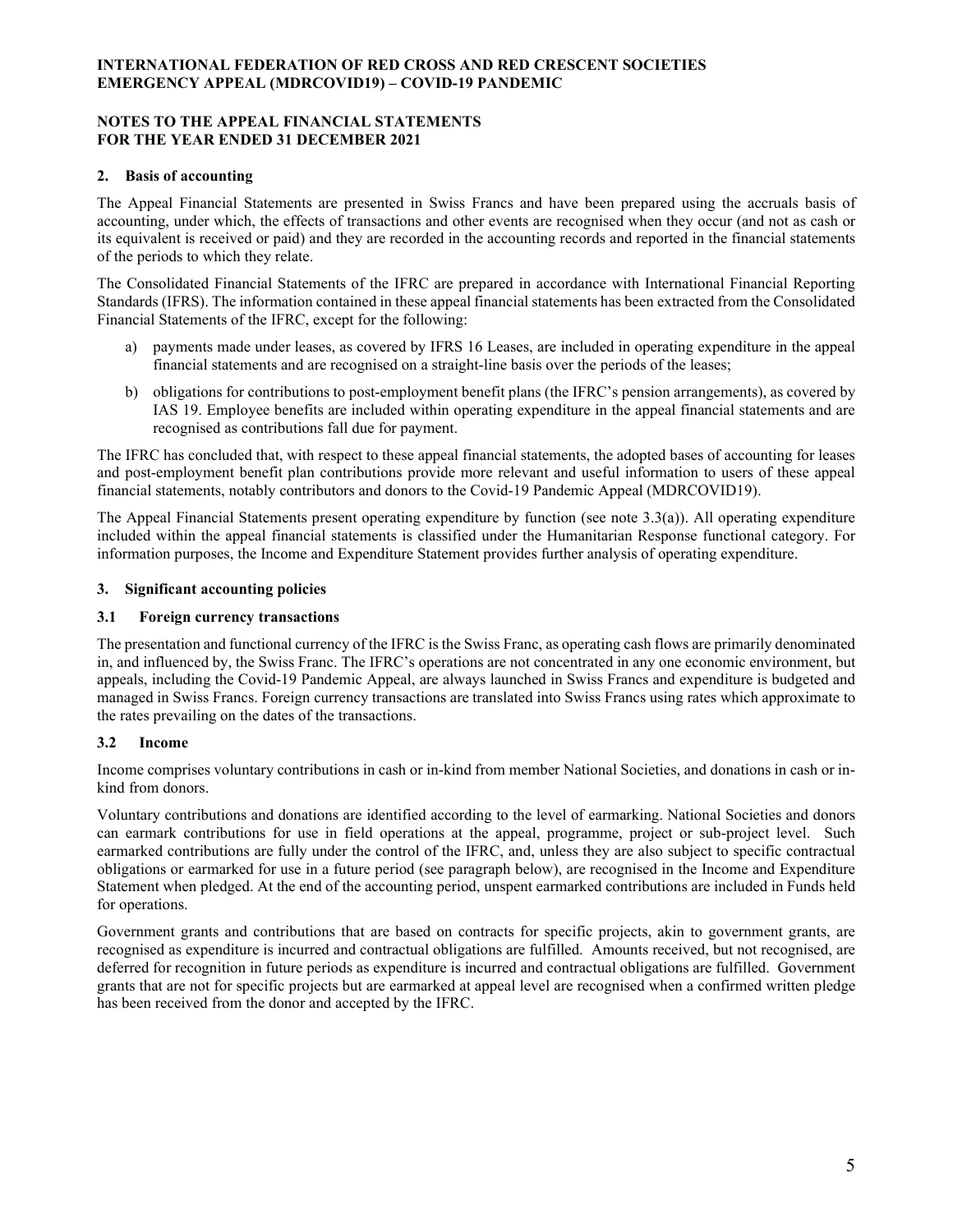### **NOTES TO THE APPEAL FINANCIAL STATEMENTS FOR THE YEAR ENDED 31 DECEMBER 2021**

### **3. Significant accounting policies (continued)**

Contributions and donations that are subject to specific contractual obligations or earmarked for use in a future period are not fully under control of the IFRC. Donations that are subject to specific contractual obligations are recognised in income as expenditure is incurred and contractual obligations are fulfilled, similar to government grants. Amounts received, but not recognised, are deferred for recognition in future periods as expenditure is incurred and contractual obligations are fulfilled. Contributions and donations which are earmarked for use in a future period are deferred for recognition in income in the future period for which they are earmarked.

In-kind contributions or donations of goods (comprising relief supplies) and services (in the form of staff or transport) are recognised on the date of receipt of the goods or service and are recognised equally as both income and expenditure in the Income and Expenditure Statement. In-kind goods and services received in response to the Appeal are measured at fair value.

The fair value of in-kind goods is taken as the value indicated by the contributing National Society or other donor. This value is tested for reasonableness by comparing it to the cost that the IFRC would incur if it were to buy in the open market similar goods for the same intended use. If the market value is found to be significantly different to the value indicated by the donor, the value is revised to the market value. The fair value of in-kind staff is taken as the average cost that would be incurred by the IFRC, if it were to employ a person in a similar position.

The IFRC sometimes agrees with a contributing National Society or other donor that the value of a confirmed written pledge previously received shall be changed - either increased or decreased. Such changes are recognised as additions to, or reductions of, income, during the period in which the change was agreed. The IFRC is not able to evaluate the potential impact of such changes on voluntary contribution and donation income reported in these Appeal Financial Statements.

## **3.3 Expenditure**

## *(a) Functional expenditure categories*

All IFRC expenditure is classified under functional expense categories that aggregate costs related to each category. Expenditure incurred as part of this Emergency Appeal activities is classified under the Other resources: Humanitarian response programmes functional expense category, which comprises Coordination during the immediate response phase of disasters and crises which require international assistance, in order to ensure adequate resources are available to meet the needs of disaster affected people. Within this functional expense category, the classification of operational expenditures by nature has been aligned with the consolidated financial statements of the IFRC.

# *(b) Costing principles*

The costing principle of the IFRC is one of full cost recovery therefore each appeal, including this Emergency Appeal includes all associated direct costs, indirect costs and pledge fees.

### *Direct costs*

Direct costs are those costs that can be readily and specifically identified with a particular project or service. Direct costs include employee benefits including salary and benefit costs of international delegates and national staff.

In keeping with the IFRC's principle of full cost recovery, costs are recovered from operations for specific services provided in addition to the essential services funded by indirect cost recovery (below). Such recoveries include specific logistics services recoveries based on the value of procurement services provided, global fleet services including provision of the vehicle rental scheme and country level services related to the basic costs of having a presence (an IFRC office) in a given country.

### *Indirect costs*

The direct costs of programmes and services are subject to 6.5% indirect cost recovery to fund the costs of providing indirect support services, essential to the success of operations. Such indirect support services include management and leadership, information and communication technology and professional and services functions in the areas of programme quality, reporting, resource mobilisation, finance, information technology and human resources.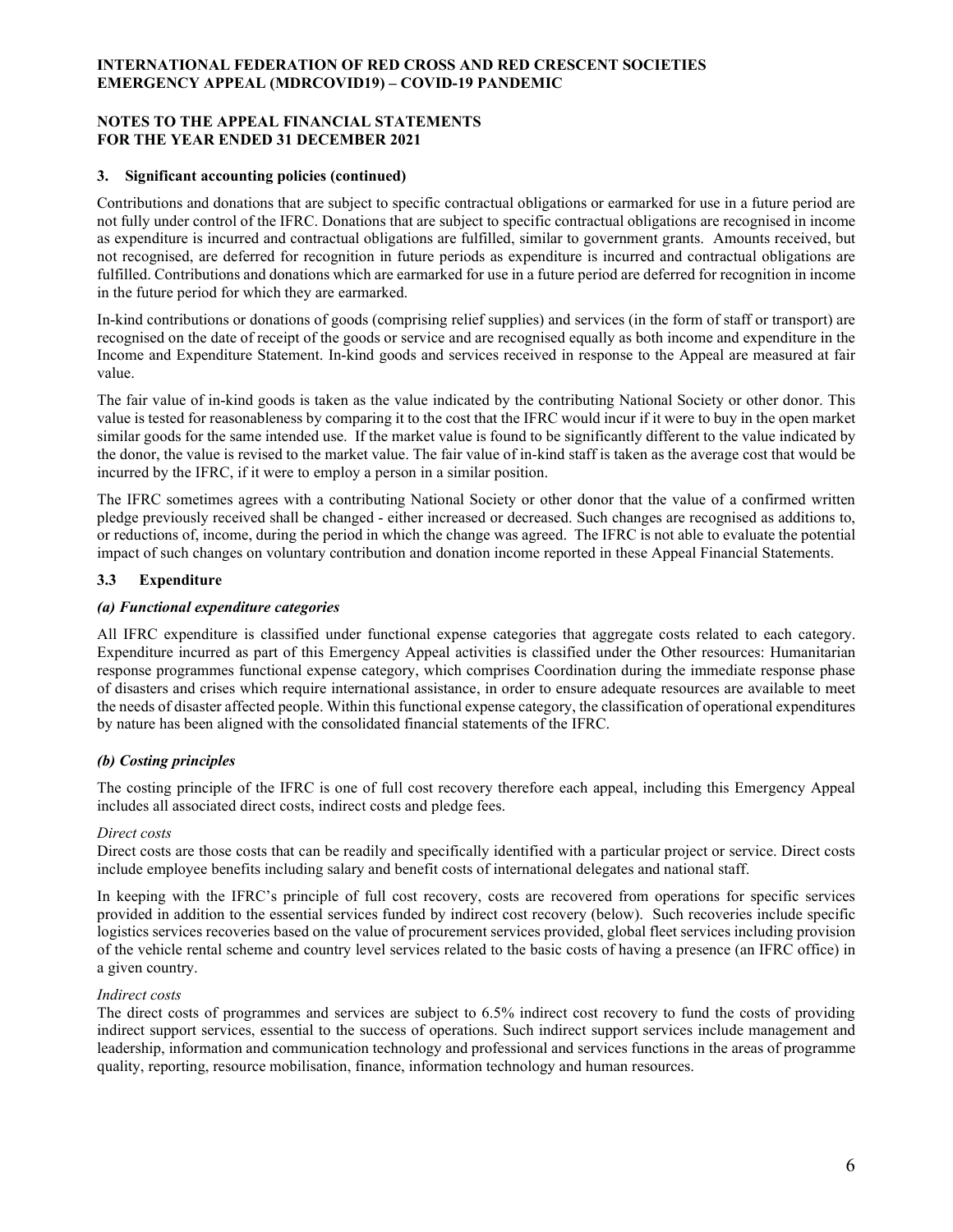### **NOTES TO THE APPEAL FINANCIAL STATEMENTS FOR THE YEAR ENDED 31 DECEMBER 2021**

### **3. Significant accounting policies (continued)**

### *Pledge fees*

Costs are incurred to meet specific donor requirements. These requirements may include the tracking of expenses where a donation has been given for a specific activity or needs to be spent within a specific timeframe, or requires customised financial and / or narrative reports. Pledge fees are charged to contributions and donations to cover the costs associated with meeting these specific donor requirements.

## *(c) Provisions for operations and contributions to National Societies*

The IFRC advances funds to member Red Cross and Red Crescent National Societies. In principle, two mechanisms are used to advance funds to member National Societies for the implementation of activities – cash working advances and cash contributions. Depending on the IFRC's assessment of risk, one of two approaches to make cash contributions may be adopted.

### *(i) Cash working advances - Provisions for operations*

The IFRC provides cash working advances to National Societies for them to implement activities on behalf of the IFRC. Amounts advanced are recognised as receivables until such time as recipient National Societies report to the IFRC on their use of the funds. A provision is recognised for the value of working advances which has not been reported on by the recipient National Societies, and the related expense is recorded in Provisions for operations. When recipient National Societies report on their use of the funds, the provision is reversed, and the expense is reclassified according to its nature.

## *(ii) Contributions to National Societies*

## *Cash Transfers*

The IFRC makes cash contributions to fund the activities of member National Societies. Such contributions are recognised as operational expenditure as they are incurred. Cash transfers are made to National Societies that have been risk-assessed by the IFRC to have the organisational capacity and internal controls to effectively manage funds received from the IFRC to meet project objectives and satisfy stakeholders' accountability requirements. The recipient National Society manages the use of the funds based on its own internal regulations and reports its use of the funds back to the IFRC without the need to submit detailed supporting documentation for individual expenses incurred. National Societies operating under Cash Transfer are subject to periodic audits of their use of funds transferred.

# *Cash Advances*

The IFRC provides cash contributions to National Societies for them to implement Covid-19 Pandemic Appeal activities. Such contributions are recognised as operational expenditure as they are incurred. However, as the IFRC has not formally assessed the risk that recipient National Societies have, the organisational capacity and internal controls to effectively manage funds received from the IFRC to meet project objectives and satisfy stakeholders' accountability requirements, the IFRC maintains additional expenditure verification controls, over National Societies' use of funds transferred, including the IFRC verifying supporting documents, invoices, receipts etc. for expenditure incurred by the National Societies, and validating that expenditure has been incurred in accordance with agreements signed between the IFRC and the implementing National Societies.

An Unvouched expenditure is recognised for the amount of cash advances sent to the National Societies; when recipient National Societies report back on their use of the funds, the expense is reclassified as Vouched expenditure. Unvouched expenditure relates to the amount of cash contributions yet to be reported back by the National Societies and/or yet to be verified by the IFRC. Vouched expenditure relates to cash advances that the recipient National Societies have reported back to the IFRC on their use of the funds, along with submission of sufficient supporting documentation for the expenditure incurred.

Accordingly, all National Society expenditure on the Covid-19 Pandemic Appeal is reported as Contributions to National Societies, thereby highlighting the work done by National Societies. Amounts shown under natural expense categories such as Employee benefits, Relief supplies, transportation and storage, and Other costs and allocations relate to expenditure incurred by the IFRC Secretariat.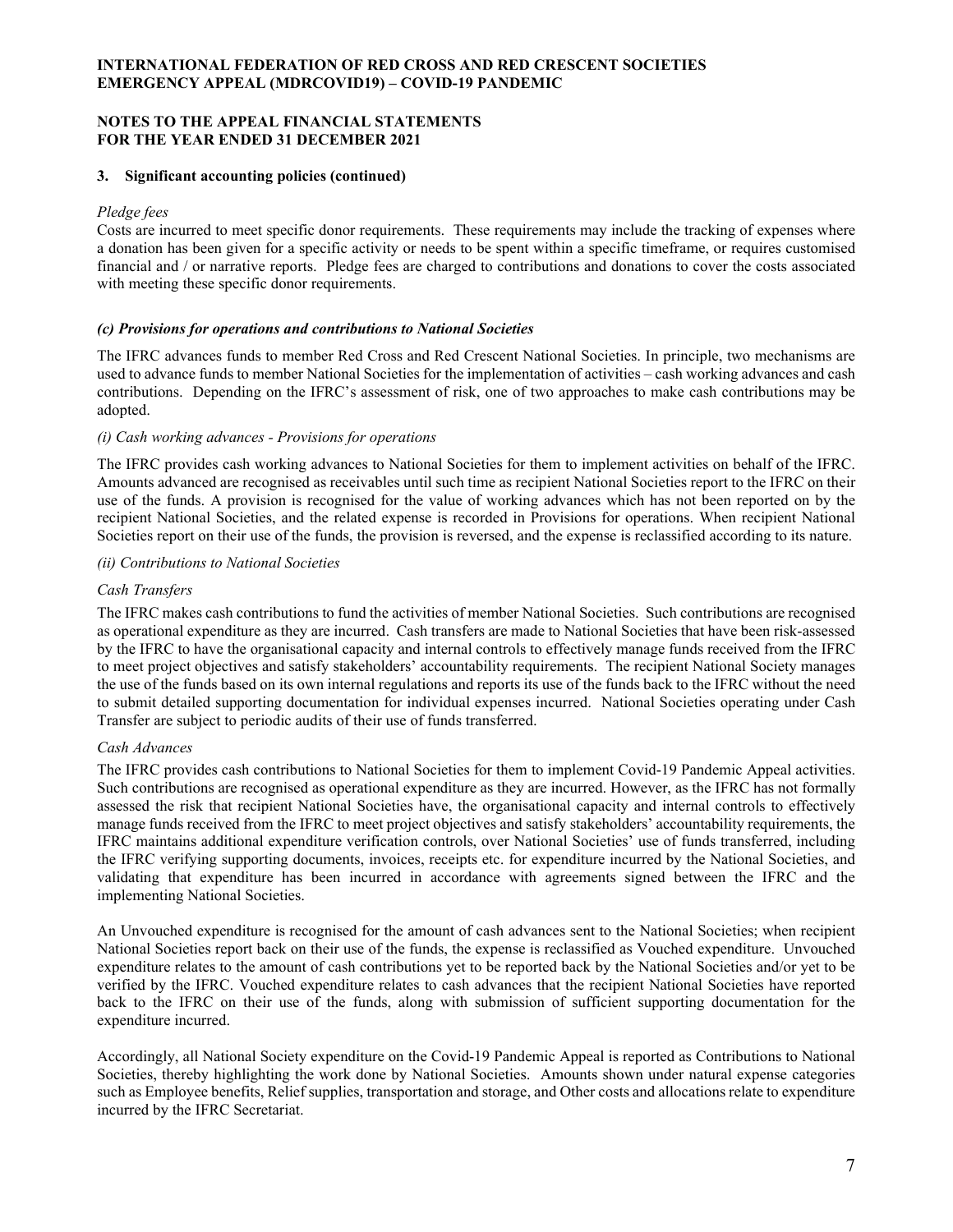### **NOTES TO THE APPEAL FINANCIAL STATEMENTS FOR THE YEAR ENDED 31 DECEMBER 2021**

# **3. Significant accounting policies (continued)**

## **3.4 Finance expense, net**

Exchange gains and losses resulting from the settlement of foreign currency transactions and from translation are included under Finance expense, net, in the Income and Expenditure Statement, with the exception of all exchange gains and losses pertaining to foreign currency pledges, which are included under Voluntary contributions and Donations.

## **3.5 Funds held for operations**

The cumulative excess of income received over operating expenditure incurred is recorded as Funds held for operations. In the event that the funds cannot be spent, the IFRC obtains agreement from the donors to reallocate the unspent funds for a different use, or reimburses them to the donors.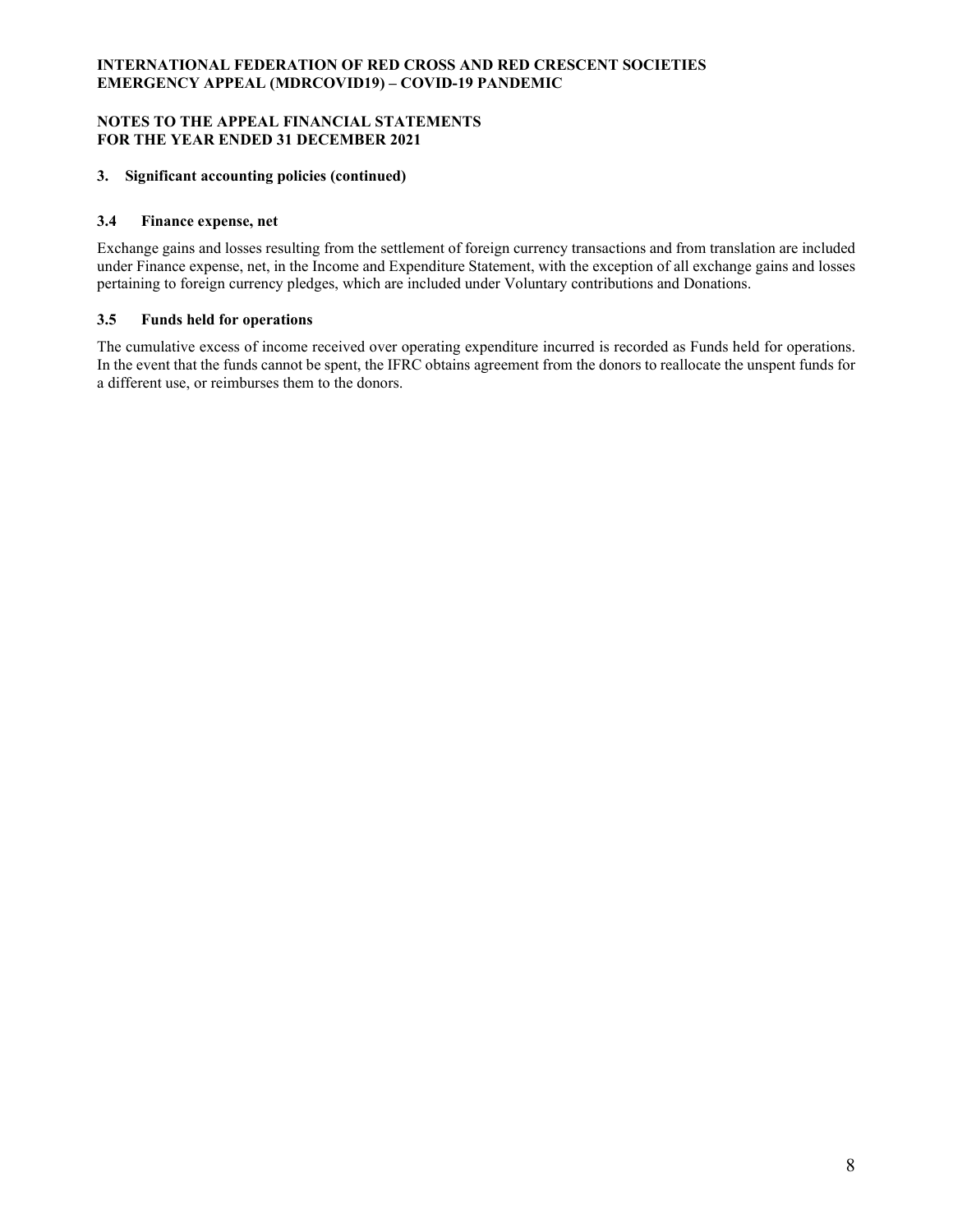### **NOTES TO THE APPEAL FINANCIAL STATEMENTS FOR THE YEAR ENDED 31 DECEMBER 2021**

#### **4. Voluntary contributions**

|                                                                                            | Cash                     | Goods<br><b>In-Kind</b>  | <b>Services</b><br>In-Kind | Year ended<br>31-Dec-2021<br><b>TOTAL</b> | <b>Period from</b><br>31-Jan-2020 to<br>31-Dec-2020<br><b>TOTAL</b> |
|--------------------------------------------------------------------------------------------|--------------------------|--------------------------|----------------------------|-------------------------------------------|---------------------------------------------------------------------|
|                                                                                            | <b>CHF</b>               | <b>CHF</b>               | <b>CHF</b>                 | <b>CHF</b>                                | CHF                                                                 |
| American Red Cross                                                                         | 2,579,528                | $\overline{a}$           | 11,671                     | 2,591,199                                 | 9,863,462                                                           |
| <b>Australian Red Cross</b>                                                                | 114,898                  | $\overline{\phantom{a}}$ | 59,547                     | 174,445                                   | 137,012                                                             |
| Australian Red Cross (from Australian Government)                                          | 5,183,693                | $\overline{a}$           |                            | 5,183,693                                 | 2,059,204                                                           |
| Australian Red Cross (from Australia - Private Donors)                                     | 207,239                  | $\overline{\phantom{a}}$ | $\overline{\phantom{a}}$   | 207,239                                   |                                                                     |
| Australian Red Cross (from Coca Cola Foundation)                                           | 89,672                   |                          |                            | 89,672                                    |                                                                     |
| <b>Austrian Red Cross</b>                                                                  |                          | 51,298                   | 91,200                     | 142,498                                   | 42,131                                                              |
| Austrian Red Cross (from Austrian Government)                                              |                          |                          |                            |                                           | 1,365,386                                                           |
| Bahrain Red Crescent Society<br><b>British Red Cross</b>                                   | 74,112<br>2,318,143      | $\overline{a}$           | 32,361                     | 74,112<br>2,350,504                       | 20,000<br>505,222                                                   |
| British Red Cross (from Astra Zeneca)                                                      | 181,122                  | $\overline{a}$           |                            | 181,122                                   |                                                                     |
| British Red Cross (from Aviva Plc.)                                                        | $\overline{\phantom{a}}$ |                          |                            | $\overline{\phantom{a}}$                  | 169,463                                                             |
| British Red Cross (from British Government)                                                | 31                       |                          |                            | 31                                        | 42,961,048                                                          |
| British Red Cross (from DEC (Disasters Emergency Committee))                               | 739,490                  |                          |                            | 739,490                                   |                                                                     |
| British Red Cross (from HSBC - HongKong & Shanghai Banking C)                              |                          |                          |                            |                                           | 937,485                                                             |
| British Red Cross (from M&G Prudential Services Limited)                                   |                          |                          |                            | $\overline{a}$                            | 59,186                                                              |
| British Red Cross (from Standard Chartered Bank)                                           | (4,360)                  |                          |                            | (4,360)                                   | 3,225,221                                                           |
| China Red Cross, Hong Kong branch                                                          |                          | 69,692                   | 11,174                     | 80,866                                    |                                                                     |
| Danish Red Cross                                                                           | 44,193                   |                          | 162,052                    | 206,245                                   | 133,613                                                             |
| Danish Red Cross (from Danish Government)                                                  | 1,021,596                |                          |                            | 1,021,596                                 | 496,972                                                             |
| Danish Red Cross (from Denmark - Private Donors)                                           | 55,226                   |                          | $\overline{\phantom{a}}$   | 55,226                                    |                                                                     |
| Finnish Red Cross                                                                          | 118,619                  | 144,828                  | 77,173                     | 340,620                                   | 966,086                                                             |
| Finnish Red Cross (from Finland - Private Donors)                                          | 99.945                   |                          |                            | 99,945                                    |                                                                     |
| Finnish Red Cross (from Finnish Government)                                                | 3,031,594                |                          | $\overline{a}$             | 3,031,594                                 | 1,492,132                                                           |
| Finnish Red Cross (from Huhtamaki)                                                         |                          | $\overline{a}$           |                            |                                           | 494,125                                                             |
| French Red Cross (from L'Oreal)                                                            |                          |                          |                            |                                           | 1,058,843                                                           |
| German Red Cross                                                                           | 109,080                  |                          |                            | 109,080                                   | 4,842                                                               |
| Icelandic Red Cross                                                                        | 16,951                   | $\overline{a}$           | 53,290                     | 70,241                                    | 125,187                                                             |
| Icelandic Red Cross (from Icelandic Government)                                            | 79,218                   | $\overline{a}$           |                            | 79,218                                    | 146,000                                                             |
| Italian Red Cross                                                                          | 51,874                   | $\overline{a}$           | 6,840                      | 58,714                                    | 76,760                                                              |
| Japanese Red Cross Society                                                                 | 1,163,134                | $\overline{\phantom{0}}$ |                            | 1,163,134                                 | 88,665                                                              |
| Kuwait Red Crescent Society                                                                |                          | $\overline{\phantom{0}}$ |                            |                                           | 97,167                                                              |
| New Zealand Red Cross                                                                      | 94,239                   |                          | 67,174                     | 67,174<br>94,239                          | 72,200<br>112,337                                                   |
| Norwegian Red Cross<br>Norwegian Red Cross (from Norwegian Government)                     | 1,053,839                |                          |                            | 1,053,839                                 | 1,516,704                                                           |
| Red Cross of Monaco                                                                        |                          |                          |                            |                                           | 158,432                                                             |
| Red Cross Society of China                                                                 | 899,344                  |                          |                            | 899,344                                   | 1,038,612                                                           |
| Singapore Red Cross Society                                                                |                          |                          |                            |                                           | 2,336,668                                                           |
| Spanish Red Cross (from Inditex)                                                           | 541,699                  |                          |                            | 541,699                                   |                                                                     |
| Swedish Red Cross                                                                          | 680,984                  |                          | 7,600                      | 688,584                                   | 1,127,285                                                           |
| Swiss Red Cross                                                                            | 200,000                  |                          |                            | 200,000                                   | 1,976,888                                                           |
| Swiss Red Cross (from Philip Morris Int.)                                                  |                          |                          |                            |                                           | 334,961                                                             |
| Taiwan Red Cross Organisation                                                              | 179,495                  |                          |                            | 179,495                                   | 61,163                                                              |
| The Canadian Red Cross Society                                                             | 903,799                  | 76,677                   |                            | 980,476                                   |                                                                     |
| The Canadian Red Cross Society (from Canadian Government)                                  | 8,132,191                |                          |                            | 8,132,191                                 | 14,874,702                                                          |
| The Netherlands Red Cross                                                                  | 584,110                  |                          |                            | 584,110                                   | 24,000                                                              |
| The Netherlands Red Cross (from Heineken International BV)                                 |                          |                          |                            |                                           | 15,912,000                                                          |
| The Netherlands Red Cross (from Netherlands Government)                                    | 2,807,021                |                          |                            | 2,807,021                                 | 6,860,672                                                           |
| The Netherlands Red Cross (from Netherlands - Private Donors)                              | 911,270                  |                          |                            | 911,270                                   |                                                                     |
| The Netherlands Red Cross (from PVH Europe BV)                                             | 156,489                  |                          |                            | 156,489                                   |                                                                     |
| The Republic of Korea National Red Cross                                                   | 50,660                   |                          |                            | 50,660                                    | 550,000                                                             |
| The Republic of Korea National Red Cross (from Republic of Korea -<br>Private Donors)      |                          |                          |                            |                                           | 416,474                                                             |
| Turkish Red Crescent Society                                                               |                          |                          | 135,347                    | 135,347                                   | 20,156                                                              |
| Other voluntary contributions (including those with contributions less<br>than CHF 50,000) | 109,526                  | $\overline{a}$           | 15,200                     | 124,726                                   | 57,107                                                              |
|                                                                                            | 34,579,664               | 342,495                  | 730,629                    | 35,652,788                                | 113,975,573                                                         |
|                                                                                            |                          |                          |                            |                                           |                                                                     |

The cash column includes realised gains and losses from settlement of foreign currency pledges during the period and unrealised gains and losses from translation of outstanding foreign currency pledges at the reporting date (see note 3.4).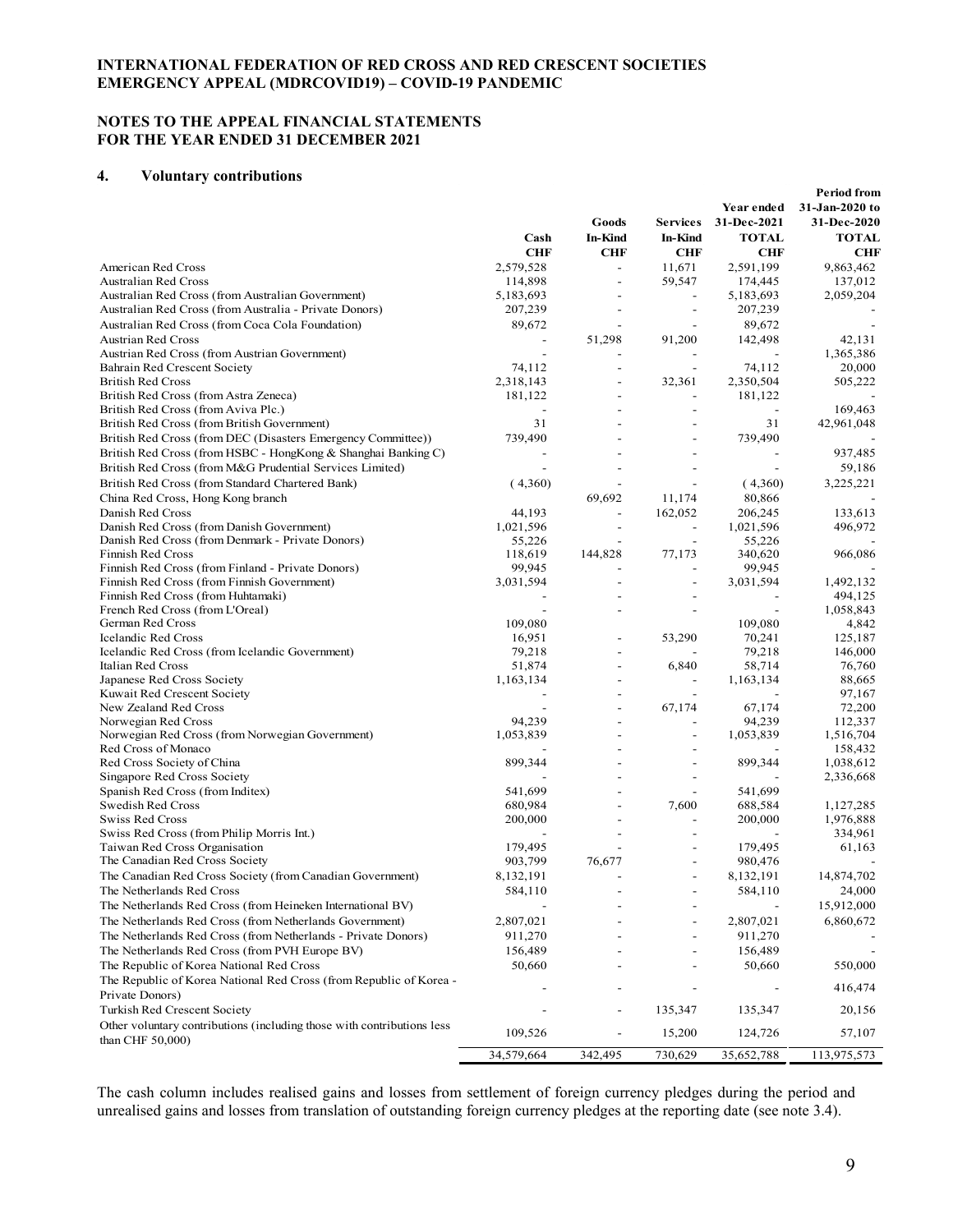### **NOTES TO THE APPEAL FINANCIAL STATEMENTS FOR THE YEAR ENDED 31 DECEMBER 2021**

#### **5. Donations**

| 31-Jan-2020 to<br>Year ended<br><b>Services</b><br>31-Dec-2021<br>31-Dec-2020<br><b>TOTAL</b><br>Cash<br><b>In-Kind</b><br><b>TOTAL</b><br><b>CHF</b><br><b>CHF</b><br><b>CHF</b><br>CHF<br>Alter Domus Participations S.ar.1<br>216,474<br>$\overline{a}$<br>Asian Football Confederation<br>192,323<br>Belgian Federal Government<br>3,791,429<br>3,791,429<br>1,566,821<br><b>Boston Scientfic</b><br>21,772<br>21,772<br>209,773<br>Bristol-Myers Squibb Company<br>442,975<br>(140)<br>(140)<br><b>British Government</b><br>374,153<br>374,153<br>Canadian Government<br>137,645<br>137,645<br>Charities Aid Foundation<br>101,929<br>Coca-Cola<br>189,668<br>Coca Cola Foundation<br>266,812<br>266,812<br>2,415,765<br>Ericsson<br>178,706<br>Estonia Government<br>82,286<br>82,286<br>26,533<br><b>EU-DG SANTE</b><br>34,833,503<br>34,833,503<br>26,054<br>European Commission - DG ECHO<br>3,557,310<br>3,557,310<br>5,170,288<br>$\overline{\phantom{0}}$<br>European Investment Bank Institute<br>220,738<br>220,738<br>157,829<br>Federation International de l'Automobile FIA<br>103,423<br>103,423<br>774,447<br><b>FIA Foundation</b><br>530,921<br>530,921<br>1,063,078<br>German Government<br>2,153,721<br>2,153,721<br>16,148,461<br>$\overline{\phantom{0}}$<br>Goldman Sachs<br>663,839<br><b>ICRC</b><br>129,000<br>129,000<br>16,000<br>Irish Government<br>108,663<br>108,663<br>1,377,018<br>Islamic Development Bank IsDB<br>757,201<br>757,201<br>563,945<br>Italian Government Bilateral Emergency Fund<br>541,766<br>541,766<br>639,986<br>Japanese Government<br>3,607,753<br>3,607,753<br>21,651,653<br>Johnson & Johnson foundation<br>4,209,980<br>964,775<br>964,775<br>KPMG International Cooperative(KPMG-I)<br>302,014<br>302,014<br>Lithuania Government<br>105,340<br>London Stock Exchange Group (LSEG)<br>1,184,388<br>Nestle<br>4, 121, 953<br>4,121,953<br>3,130,254<br>New Zealand Government<br>3,849,400<br>3,849,400<br>304,650<br>$\overline{a}$<br>Novartis<br>449,446<br>449,446<br>127,101<br>Olympus Corporation<br>177,183<br>PPG Coatings (HongKong) Co.Ltd<br>97,416<br>PPG Industries Europe Sarl<br>288,856<br>Procter & Gamble<br>102,843<br>102,843<br>931,589<br>Prudence Foundation<br>200,000<br>200,000<br>RM Sotheby's<br>151,260<br>Saudi Arabia Government<br>893,588<br>893,588<br>Siemens Gamesa Renewable Energy<br>89,364<br>Sociedad Textil Lonia S.A.<br>15,512<br>15,512<br>1,044,159<br>Société Générale Foundation<br>1,083,015<br>Spanish Government<br>3,211,392<br>3,211,392<br>775,053<br>Supreme Master Ching Hai<br>(7,641)<br>(7,641)<br>1,016,598<br>Swiss Government<br>7,622,716<br>7,622,716<br>5,300,000<br>The Burberry Foundation<br>101,124<br>$\overline{\phantom{0}}$<br>$\qquad \qquad -$<br>The Republic of the Philippines<br>94,134<br>Tokyo Electron Limited (TEL)<br>904,231<br>UNICEF - United Nations Children's Fund<br>440,561<br>440,561<br>35,236<br>United States Government - PRM<br>673,325<br>673,325<br>464,182<br>United States Government - USAID<br>13,491,972<br>13,491,972<br>13,999,638<br>Université de Management de Suisse<br>53,942<br>ViacomCBS<br>64,329<br>64,329<br>WHO - World Health Organization<br>966,200<br>966,200<br>97,057<br>World Bank<br>1,334,124<br>1,334,124<br>865,535<br>Zalando<br>54,076<br>54,076<br>Other donors (including online donations and<br>78,363<br>423,915<br>502,278<br>529,343<br>those with donations less than CHF 50,000)<br>90,046,904<br>90,470,819<br>423,915<br>90,954,193 |  |  | Period from |
|---------------------------------------------------------------------------------------------------------------------------------------------------------------------------------------------------------------------------------------------------------------------------------------------------------------------------------------------------------------------------------------------------------------------------------------------------------------------------------------------------------------------------------------------------------------------------------------------------------------------------------------------------------------------------------------------------------------------------------------------------------------------------------------------------------------------------------------------------------------------------------------------------------------------------------------------------------------------------------------------------------------------------------------------------------------------------------------------------------------------------------------------------------------------------------------------------------------------------------------------------------------------------------------------------------------------------------------------------------------------------------------------------------------------------------------------------------------------------------------------------------------------------------------------------------------------------------------------------------------------------------------------------------------------------------------------------------------------------------------------------------------------------------------------------------------------------------------------------------------------------------------------------------------------------------------------------------------------------------------------------------------------------------------------------------------------------------------------------------------------------------------------------------------------------------------------------------------------------------------------------------------------------------------------------------------------------------------------------------------------------------------------------------------------------------------------------------------------------------------------------------------------------------------------------------------------------------------------------------------------------------------------------------------------------------------------------------------------------------------------------------------------------------------------------------------------------------------------------------------------------------------------------------------------------------------------------------------------------------------------------------------------------------------------------------------------------------------------------------------------------------------------------------------------------------------------------------------------------------------------------------------------------------------------------------------------------------------------------------------------------------------------------------------------------------------------------------------------------------------------------------------------------------------------------|--|--|-------------|
|                                                                                                                                                                                                                                                                                                                                                                                                                                                                                                                                                                                                                                                                                                                                                                                                                                                                                                                                                                                                                                                                                                                                                                                                                                                                                                                                                                                                                                                                                                                                                                                                                                                                                                                                                                                                                                                                                                                                                                                                                                                                                                                                                                                                                                                                                                                                                                                                                                                                                                                                                                                                                                                                                                                                                                                                                                                                                                                                                                                                                                                                                                                                                                                                                                                                                                                                                                                                                                                                                                                                                   |  |  |             |
|                                                                                                                                                                                                                                                                                                                                                                                                                                                                                                                                                                                                                                                                                                                                                                                                                                                                                                                                                                                                                                                                                                                                                                                                                                                                                                                                                                                                                                                                                                                                                                                                                                                                                                                                                                                                                                                                                                                                                                                                                                                                                                                                                                                                                                                                                                                                                                                                                                                                                                                                                                                                                                                                                                                                                                                                                                                                                                                                                                                                                                                                                                                                                                                                                                                                                                                                                                                                                                                                                                                                                   |  |  |             |
|                                                                                                                                                                                                                                                                                                                                                                                                                                                                                                                                                                                                                                                                                                                                                                                                                                                                                                                                                                                                                                                                                                                                                                                                                                                                                                                                                                                                                                                                                                                                                                                                                                                                                                                                                                                                                                                                                                                                                                                                                                                                                                                                                                                                                                                                                                                                                                                                                                                                                                                                                                                                                                                                                                                                                                                                                                                                                                                                                                                                                                                                                                                                                                                                                                                                                                                                                                                                                                                                                                                                                   |  |  |             |
|                                                                                                                                                                                                                                                                                                                                                                                                                                                                                                                                                                                                                                                                                                                                                                                                                                                                                                                                                                                                                                                                                                                                                                                                                                                                                                                                                                                                                                                                                                                                                                                                                                                                                                                                                                                                                                                                                                                                                                                                                                                                                                                                                                                                                                                                                                                                                                                                                                                                                                                                                                                                                                                                                                                                                                                                                                                                                                                                                                                                                                                                                                                                                                                                                                                                                                                                                                                                                                                                                                                                                   |  |  |             |
|                                                                                                                                                                                                                                                                                                                                                                                                                                                                                                                                                                                                                                                                                                                                                                                                                                                                                                                                                                                                                                                                                                                                                                                                                                                                                                                                                                                                                                                                                                                                                                                                                                                                                                                                                                                                                                                                                                                                                                                                                                                                                                                                                                                                                                                                                                                                                                                                                                                                                                                                                                                                                                                                                                                                                                                                                                                                                                                                                                                                                                                                                                                                                                                                                                                                                                                                                                                                                                                                                                                                                   |  |  |             |
|                                                                                                                                                                                                                                                                                                                                                                                                                                                                                                                                                                                                                                                                                                                                                                                                                                                                                                                                                                                                                                                                                                                                                                                                                                                                                                                                                                                                                                                                                                                                                                                                                                                                                                                                                                                                                                                                                                                                                                                                                                                                                                                                                                                                                                                                                                                                                                                                                                                                                                                                                                                                                                                                                                                                                                                                                                                                                                                                                                                                                                                                                                                                                                                                                                                                                                                                                                                                                                                                                                                                                   |  |  |             |
|                                                                                                                                                                                                                                                                                                                                                                                                                                                                                                                                                                                                                                                                                                                                                                                                                                                                                                                                                                                                                                                                                                                                                                                                                                                                                                                                                                                                                                                                                                                                                                                                                                                                                                                                                                                                                                                                                                                                                                                                                                                                                                                                                                                                                                                                                                                                                                                                                                                                                                                                                                                                                                                                                                                                                                                                                                                                                                                                                                                                                                                                                                                                                                                                                                                                                                                                                                                                                                                                                                                                                   |  |  |             |
|                                                                                                                                                                                                                                                                                                                                                                                                                                                                                                                                                                                                                                                                                                                                                                                                                                                                                                                                                                                                                                                                                                                                                                                                                                                                                                                                                                                                                                                                                                                                                                                                                                                                                                                                                                                                                                                                                                                                                                                                                                                                                                                                                                                                                                                                                                                                                                                                                                                                                                                                                                                                                                                                                                                                                                                                                                                                                                                                                                                                                                                                                                                                                                                                                                                                                                                                                                                                                                                                                                                                                   |  |  |             |
|                                                                                                                                                                                                                                                                                                                                                                                                                                                                                                                                                                                                                                                                                                                                                                                                                                                                                                                                                                                                                                                                                                                                                                                                                                                                                                                                                                                                                                                                                                                                                                                                                                                                                                                                                                                                                                                                                                                                                                                                                                                                                                                                                                                                                                                                                                                                                                                                                                                                                                                                                                                                                                                                                                                                                                                                                                                                                                                                                                                                                                                                                                                                                                                                                                                                                                                                                                                                                                                                                                                                                   |  |  |             |
|                                                                                                                                                                                                                                                                                                                                                                                                                                                                                                                                                                                                                                                                                                                                                                                                                                                                                                                                                                                                                                                                                                                                                                                                                                                                                                                                                                                                                                                                                                                                                                                                                                                                                                                                                                                                                                                                                                                                                                                                                                                                                                                                                                                                                                                                                                                                                                                                                                                                                                                                                                                                                                                                                                                                                                                                                                                                                                                                                                                                                                                                                                                                                                                                                                                                                                                                                                                                                                                                                                                                                   |  |  |             |
|                                                                                                                                                                                                                                                                                                                                                                                                                                                                                                                                                                                                                                                                                                                                                                                                                                                                                                                                                                                                                                                                                                                                                                                                                                                                                                                                                                                                                                                                                                                                                                                                                                                                                                                                                                                                                                                                                                                                                                                                                                                                                                                                                                                                                                                                                                                                                                                                                                                                                                                                                                                                                                                                                                                                                                                                                                                                                                                                                                                                                                                                                                                                                                                                                                                                                                                                                                                                                                                                                                                                                   |  |  |             |
|                                                                                                                                                                                                                                                                                                                                                                                                                                                                                                                                                                                                                                                                                                                                                                                                                                                                                                                                                                                                                                                                                                                                                                                                                                                                                                                                                                                                                                                                                                                                                                                                                                                                                                                                                                                                                                                                                                                                                                                                                                                                                                                                                                                                                                                                                                                                                                                                                                                                                                                                                                                                                                                                                                                                                                                                                                                                                                                                                                                                                                                                                                                                                                                                                                                                                                                                                                                                                                                                                                                                                   |  |  |             |
|                                                                                                                                                                                                                                                                                                                                                                                                                                                                                                                                                                                                                                                                                                                                                                                                                                                                                                                                                                                                                                                                                                                                                                                                                                                                                                                                                                                                                                                                                                                                                                                                                                                                                                                                                                                                                                                                                                                                                                                                                                                                                                                                                                                                                                                                                                                                                                                                                                                                                                                                                                                                                                                                                                                                                                                                                                                                                                                                                                                                                                                                                                                                                                                                                                                                                                                                                                                                                                                                                                                                                   |  |  |             |
|                                                                                                                                                                                                                                                                                                                                                                                                                                                                                                                                                                                                                                                                                                                                                                                                                                                                                                                                                                                                                                                                                                                                                                                                                                                                                                                                                                                                                                                                                                                                                                                                                                                                                                                                                                                                                                                                                                                                                                                                                                                                                                                                                                                                                                                                                                                                                                                                                                                                                                                                                                                                                                                                                                                                                                                                                                                                                                                                                                                                                                                                                                                                                                                                                                                                                                                                                                                                                                                                                                                                                   |  |  |             |
|                                                                                                                                                                                                                                                                                                                                                                                                                                                                                                                                                                                                                                                                                                                                                                                                                                                                                                                                                                                                                                                                                                                                                                                                                                                                                                                                                                                                                                                                                                                                                                                                                                                                                                                                                                                                                                                                                                                                                                                                                                                                                                                                                                                                                                                                                                                                                                                                                                                                                                                                                                                                                                                                                                                                                                                                                                                                                                                                                                                                                                                                                                                                                                                                                                                                                                                                                                                                                                                                                                                                                   |  |  |             |
|                                                                                                                                                                                                                                                                                                                                                                                                                                                                                                                                                                                                                                                                                                                                                                                                                                                                                                                                                                                                                                                                                                                                                                                                                                                                                                                                                                                                                                                                                                                                                                                                                                                                                                                                                                                                                                                                                                                                                                                                                                                                                                                                                                                                                                                                                                                                                                                                                                                                                                                                                                                                                                                                                                                                                                                                                                                                                                                                                                                                                                                                                                                                                                                                                                                                                                                                                                                                                                                                                                                                                   |  |  |             |
|                                                                                                                                                                                                                                                                                                                                                                                                                                                                                                                                                                                                                                                                                                                                                                                                                                                                                                                                                                                                                                                                                                                                                                                                                                                                                                                                                                                                                                                                                                                                                                                                                                                                                                                                                                                                                                                                                                                                                                                                                                                                                                                                                                                                                                                                                                                                                                                                                                                                                                                                                                                                                                                                                                                                                                                                                                                                                                                                                                                                                                                                                                                                                                                                                                                                                                                                                                                                                                                                                                                                                   |  |  |             |
|                                                                                                                                                                                                                                                                                                                                                                                                                                                                                                                                                                                                                                                                                                                                                                                                                                                                                                                                                                                                                                                                                                                                                                                                                                                                                                                                                                                                                                                                                                                                                                                                                                                                                                                                                                                                                                                                                                                                                                                                                                                                                                                                                                                                                                                                                                                                                                                                                                                                                                                                                                                                                                                                                                                                                                                                                                                                                                                                                                                                                                                                                                                                                                                                                                                                                                                                                                                                                                                                                                                                                   |  |  |             |
|                                                                                                                                                                                                                                                                                                                                                                                                                                                                                                                                                                                                                                                                                                                                                                                                                                                                                                                                                                                                                                                                                                                                                                                                                                                                                                                                                                                                                                                                                                                                                                                                                                                                                                                                                                                                                                                                                                                                                                                                                                                                                                                                                                                                                                                                                                                                                                                                                                                                                                                                                                                                                                                                                                                                                                                                                                                                                                                                                                                                                                                                                                                                                                                                                                                                                                                                                                                                                                                                                                                                                   |  |  |             |
|                                                                                                                                                                                                                                                                                                                                                                                                                                                                                                                                                                                                                                                                                                                                                                                                                                                                                                                                                                                                                                                                                                                                                                                                                                                                                                                                                                                                                                                                                                                                                                                                                                                                                                                                                                                                                                                                                                                                                                                                                                                                                                                                                                                                                                                                                                                                                                                                                                                                                                                                                                                                                                                                                                                                                                                                                                                                                                                                                                                                                                                                                                                                                                                                                                                                                                                                                                                                                                                                                                                                                   |  |  |             |
|                                                                                                                                                                                                                                                                                                                                                                                                                                                                                                                                                                                                                                                                                                                                                                                                                                                                                                                                                                                                                                                                                                                                                                                                                                                                                                                                                                                                                                                                                                                                                                                                                                                                                                                                                                                                                                                                                                                                                                                                                                                                                                                                                                                                                                                                                                                                                                                                                                                                                                                                                                                                                                                                                                                                                                                                                                                                                                                                                                                                                                                                                                                                                                                                                                                                                                                                                                                                                                                                                                                                                   |  |  |             |
|                                                                                                                                                                                                                                                                                                                                                                                                                                                                                                                                                                                                                                                                                                                                                                                                                                                                                                                                                                                                                                                                                                                                                                                                                                                                                                                                                                                                                                                                                                                                                                                                                                                                                                                                                                                                                                                                                                                                                                                                                                                                                                                                                                                                                                                                                                                                                                                                                                                                                                                                                                                                                                                                                                                                                                                                                                                                                                                                                                                                                                                                                                                                                                                                                                                                                                                                                                                                                                                                                                                                                   |  |  |             |
|                                                                                                                                                                                                                                                                                                                                                                                                                                                                                                                                                                                                                                                                                                                                                                                                                                                                                                                                                                                                                                                                                                                                                                                                                                                                                                                                                                                                                                                                                                                                                                                                                                                                                                                                                                                                                                                                                                                                                                                                                                                                                                                                                                                                                                                                                                                                                                                                                                                                                                                                                                                                                                                                                                                                                                                                                                                                                                                                                                                                                                                                                                                                                                                                                                                                                                                                                                                                                                                                                                                                                   |  |  |             |
|                                                                                                                                                                                                                                                                                                                                                                                                                                                                                                                                                                                                                                                                                                                                                                                                                                                                                                                                                                                                                                                                                                                                                                                                                                                                                                                                                                                                                                                                                                                                                                                                                                                                                                                                                                                                                                                                                                                                                                                                                                                                                                                                                                                                                                                                                                                                                                                                                                                                                                                                                                                                                                                                                                                                                                                                                                                                                                                                                                                                                                                                                                                                                                                                                                                                                                                                                                                                                                                                                                                                                   |  |  |             |
|                                                                                                                                                                                                                                                                                                                                                                                                                                                                                                                                                                                                                                                                                                                                                                                                                                                                                                                                                                                                                                                                                                                                                                                                                                                                                                                                                                                                                                                                                                                                                                                                                                                                                                                                                                                                                                                                                                                                                                                                                                                                                                                                                                                                                                                                                                                                                                                                                                                                                                                                                                                                                                                                                                                                                                                                                                                                                                                                                                                                                                                                                                                                                                                                                                                                                                                                                                                                                                                                                                                                                   |  |  |             |
|                                                                                                                                                                                                                                                                                                                                                                                                                                                                                                                                                                                                                                                                                                                                                                                                                                                                                                                                                                                                                                                                                                                                                                                                                                                                                                                                                                                                                                                                                                                                                                                                                                                                                                                                                                                                                                                                                                                                                                                                                                                                                                                                                                                                                                                                                                                                                                                                                                                                                                                                                                                                                                                                                                                                                                                                                                                                                                                                                                                                                                                                                                                                                                                                                                                                                                                                                                                                                                                                                                                                                   |  |  |             |
|                                                                                                                                                                                                                                                                                                                                                                                                                                                                                                                                                                                                                                                                                                                                                                                                                                                                                                                                                                                                                                                                                                                                                                                                                                                                                                                                                                                                                                                                                                                                                                                                                                                                                                                                                                                                                                                                                                                                                                                                                                                                                                                                                                                                                                                                                                                                                                                                                                                                                                                                                                                                                                                                                                                                                                                                                                                                                                                                                                                                                                                                                                                                                                                                                                                                                                                                                                                                                                                                                                                                                   |  |  |             |
|                                                                                                                                                                                                                                                                                                                                                                                                                                                                                                                                                                                                                                                                                                                                                                                                                                                                                                                                                                                                                                                                                                                                                                                                                                                                                                                                                                                                                                                                                                                                                                                                                                                                                                                                                                                                                                                                                                                                                                                                                                                                                                                                                                                                                                                                                                                                                                                                                                                                                                                                                                                                                                                                                                                                                                                                                                                                                                                                                                                                                                                                                                                                                                                                                                                                                                                                                                                                                                                                                                                                                   |  |  |             |
|                                                                                                                                                                                                                                                                                                                                                                                                                                                                                                                                                                                                                                                                                                                                                                                                                                                                                                                                                                                                                                                                                                                                                                                                                                                                                                                                                                                                                                                                                                                                                                                                                                                                                                                                                                                                                                                                                                                                                                                                                                                                                                                                                                                                                                                                                                                                                                                                                                                                                                                                                                                                                                                                                                                                                                                                                                                                                                                                                                                                                                                                                                                                                                                                                                                                                                                                                                                                                                                                                                                                                   |  |  |             |
|                                                                                                                                                                                                                                                                                                                                                                                                                                                                                                                                                                                                                                                                                                                                                                                                                                                                                                                                                                                                                                                                                                                                                                                                                                                                                                                                                                                                                                                                                                                                                                                                                                                                                                                                                                                                                                                                                                                                                                                                                                                                                                                                                                                                                                                                                                                                                                                                                                                                                                                                                                                                                                                                                                                                                                                                                                                                                                                                                                                                                                                                                                                                                                                                                                                                                                                                                                                                                                                                                                                                                   |  |  |             |
|                                                                                                                                                                                                                                                                                                                                                                                                                                                                                                                                                                                                                                                                                                                                                                                                                                                                                                                                                                                                                                                                                                                                                                                                                                                                                                                                                                                                                                                                                                                                                                                                                                                                                                                                                                                                                                                                                                                                                                                                                                                                                                                                                                                                                                                                                                                                                                                                                                                                                                                                                                                                                                                                                                                                                                                                                                                                                                                                                                                                                                                                                                                                                                                                                                                                                                                                                                                                                                                                                                                                                   |  |  |             |
|                                                                                                                                                                                                                                                                                                                                                                                                                                                                                                                                                                                                                                                                                                                                                                                                                                                                                                                                                                                                                                                                                                                                                                                                                                                                                                                                                                                                                                                                                                                                                                                                                                                                                                                                                                                                                                                                                                                                                                                                                                                                                                                                                                                                                                                                                                                                                                                                                                                                                                                                                                                                                                                                                                                                                                                                                                                                                                                                                                                                                                                                                                                                                                                                                                                                                                                                                                                                                                                                                                                                                   |  |  |             |
|                                                                                                                                                                                                                                                                                                                                                                                                                                                                                                                                                                                                                                                                                                                                                                                                                                                                                                                                                                                                                                                                                                                                                                                                                                                                                                                                                                                                                                                                                                                                                                                                                                                                                                                                                                                                                                                                                                                                                                                                                                                                                                                                                                                                                                                                                                                                                                                                                                                                                                                                                                                                                                                                                                                                                                                                                                                                                                                                                                                                                                                                                                                                                                                                                                                                                                                                                                                                                                                                                                                                                   |  |  |             |
|                                                                                                                                                                                                                                                                                                                                                                                                                                                                                                                                                                                                                                                                                                                                                                                                                                                                                                                                                                                                                                                                                                                                                                                                                                                                                                                                                                                                                                                                                                                                                                                                                                                                                                                                                                                                                                                                                                                                                                                                                                                                                                                                                                                                                                                                                                                                                                                                                                                                                                                                                                                                                                                                                                                                                                                                                                                                                                                                                                                                                                                                                                                                                                                                                                                                                                                                                                                                                                                                                                                                                   |  |  |             |
|                                                                                                                                                                                                                                                                                                                                                                                                                                                                                                                                                                                                                                                                                                                                                                                                                                                                                                                                                                                                                                                                                                                                                                                                                                                                                                                                                                                                                                                                                                                                                                                                                                                                                                                                                                                                                                                                                                                                                                                                                                                                                                                                                                                                                                                                                                                                                                                                                                                                                                                                                                                                                                                                                                                                                                                                                                                                                                                                                                                                                                                                                                                                                                                                                                                                                                                                                                                                                                                                                                                                                   |  |  |             |
|                                                                                                                                                                                                                                                                                                                                                                                                                                                                                                                                                                                                                                                                                                                                                                                                                                                                                                                                                                                                                                                                                                                                                                                                                                                                                                                                                                                                                                                                                                                                                                                                                                                                                                                                                                                                                                                                                                                                                                                                                                                                                                                                                                                                                                                                                                                                                                                                                                                                                                                                                                                                                                                                                                                                                                                                                                                                                                                                                                                                                                                                                                                                                                                                                                                                                                                                                                                                                                                                                                                                                   |  |  |             |
|                                                                                                                                                                                                                                                                                                                                                                                                                                                                                                                                                                                                                                                                                                                                                                                                                                                                                                                                                                                                                                                                                                                                                                                                                                                                                                                                                                                                                                                                                                                                                                                                                                                                                                                                                                                                                                                                                                                                                                                                                                                                                                                                                                                                                                                                                                                                                                                                                                                                                                                                                                                                                                                                                                                                                                                                                                                                                                                                                                                                                                                                                                                                                                                                                                                                                                                                                                                                                                                                                                                                                   |  |  |             |
|                                                                                                                                                                                                                                                                                                                                                                                                                                                                                                                                                                                                                                                                                                                                                                                                                                                                                                                                                                                                                                                                                                                                                                                                                                                                                                                                                                                                                                                                                                                                                                                                                                                                                                                                                                                                                                                                                                                                                                                                                                                                                                                                                                                                                                                                                                                                                                                                                                                                                                                                                                                                                                                                                                                                                                                                                                                                                                                                                                                                                                                                                                                                                                                                                                                                                                                                                                                                                                                                                                                                                   |  |  |             |
|                                                                                                                                                                                                                                                                                                                                                                                                                                                                                                                                                                                                                                                                                                                                                                                                                                                                                                                                                                                                                                                                                                                                                                                                                                                                                                                                                                                                                                                                                                                                                                                                                                                                                                                                                                                                                                                                                                                                                                                                                                                                                                                                                                                                                                                                                                                                                                                                                                                                                                                                                                                                                                                                                                                                                                                                                                                                                                                                                                                                                                                                                                                                                                                                                                                                                                                                                                                                                                                                                                                                                   |  |  |             |
|                                                                                                                                                                                                                                                                                                                                                                                                                                                                                                                                                                                                                                                                                                                                                                                                                                                                                                                                                                                                                                                                                                                                                                                                                                                                                                                                                                                                                                                                                                                                                                                                                                                                                                                                                                                                                                                                                                                                                                                                                                                                                                                                                                                                                                                                                                                                                                                                                                                                                                                                                                                                                                                                                                                                                                                                                                                                                                                                                                                                                                                                                                                                                                                                                                                                                                                                                                                                                                                                                                                                                   |  |  |             |
|                                                                                                                                                                                                                                                                                                                                                                                                                                                                                                                                                                                                                                                                                                                                                                                                                                                                                                                                                                                                                                                                                                                                                                                                                                                                                                                                                                                                                                                                                                                                                                                                                                                                                                                                                                                                                                                                                                                                                                                                                                                                                                                                                                                                                                                                                                                                                                                                                                                                                                                                                                                                                                                                                                                                                                                                                                                                                                                                                                                                                                                                                                                                                                                                                                                                                                                                                                                                                                                                                                                                                   |  |  |             |
|                                                                                                                                                                                                                                                                                                                                                                                                                                                                                                                                                                                                                                                                                                                                                                                                                                                                                                                                                                                                                                                                                                                                                                                                                                                                                                                                                                                                                                                                                                                                                                                                                                                                                                                                                                                                                                                                                                                                                                                                                                                                                                                                                                                                                                                                                                                                                                                                                                                                                                                                                                                                                                                                                                                                                                                                                                                                                                                                                                                                                                                                                                                                                                                                                                                                                                                                                                                                                                                                                                                                                   |  |  |             |
|                                                                                                                                                                                                                                                                                                                                                                                                                                                                                                                                                                                                                                                                                                                                                                                                                                                                                                                                                                                                                                                                                                                                                                                                                                                                                                                                                                                                                                                                                                                                                                                                                                                                                                                                                                                                                                                                                                                                                                                                                                                                                                                                                                                                                                                                                                                                                                                                                                                                                                                                                                                                                                                                                                                                                                                                                                                                                                                                                                                                                                                                                                                                                                                                                                                                                                                                                                                                                                                                                                                                                   |  |  |             |
|                                                                                                                                                                                                                                                                                                                                                                                                                                                                                                                                                                                                                                                                                                                                                                                                                                                                                                                                                                                                                                                                                                                                                                                                                                                                                                                                                                                                                                                                                                                                                                                                                                                                                                                                                                                                                                                                                                                                                                                                                                                                                                                                                                                                                                                                                                                                                                                                                                                                                                                                                                                                                                                                                                                                                                                                                                                                                                                                                                                                                                                                                                                                                                                                                                                                                                                                                                                                                                                                                                                                                   |  |  |             |
|                                                                                                                                                                                                                                                                                                                                                                                                                                                                                                                                                                                                                                                                                                                                                                                                                                                                                                                                                                                                                                                                                                                                                                                                                                                                                                                                                                                                                                                                                                                                                                                                                                                                                                                                                                                                                                                                                                                                                                                                                                                                                                                                                                                                                                                                                                                                                                                                                                                                                                                                                                                                                                                                                                                                                                                                                                                                                                                                                                                                                                                                                                                                                                                                                                                                                                                                                                                                                                                                                                                                                   |  |  |             |
|                                                                                                                                                                                                                                                                                                                                                                                                                                                                                                                                                                                                                                                                                                                                                                                                                                                                                                                                                                                                                                                                                                                                                                                                                                                                                                                                                                                                                                                                                                                                                                                                                                                                                                                                                                                                                                                                                                                                                                                                                                                                                                                                                                                                                                                                                                                                                                                                                                                                                                                                                                                                                                                                                                                                                                                                                                                                                                                                                                                                                                                                                                                                                                                                                                                                                                                                                                                                                                                                                                                                                   |  |  |             |
|                                                                                                                                                                                                                                                                                                                                                                                                                                                                                                                                                                                                                                                                                                                                                                                                                                                                                                                                                                                                                                                                                                                                                                                                                                                                                                                                                                                                                                                                                                                                                                                                                                                                                                                                                                                                                                                                                                                                                                                                                                                                                                                                                                                                                                                                                                                                                                                                                                                                                                                                                                                                                                                                                                                                                                                                                                                                                                                                                                                                                                                                                                                                                                                                                                                                                                                                                                                                                                                                                                                                                   |  |  |             |
|                                                                                                                                                                                                                                                                                                                                                                                                                                                                                                                                                                                                                                                                                                                                                                                                                                                                                                                                                                                                                                                                                                                                                                                                                                                                                                                                                                                                                                                                                                                                                                                                                                                                                                                                                                                                                                                                                                                                                                                                                                                                                                                                                                                                                                                                                                                                                                                                                                                                                                                                                                                                                                                                                                                                                                                                                                                                                                                                                                                                                                                                                                                                                                                                                                                                                                                                                                                                                                                                                                                                                   |  |  |             |
|                                                                                                                                                                                                                                                                                                                                                                                                                                                                                                                                                                                                                                                                                                                                                                                                                                                                                                                                                                                                                                                                                                                                                                                                                                                                                                                                                                                                                                                                                                                                                                                                                                                                                                                                                                                                                                                                                                                                                                                                                                                                                                                                                                                                                                                                                                                                                                                                                                                                                                                                                                                                                                                                                                                                                                                                                                                                                                                                                                                                                                                                                                                                                                                                                                                                                                                                                                                                                                                                                                                                                   |  |  |             |
|                                                                                                                                                                                                                                                                                                                                                                                                                                                                                                                                                                                                                                                                                                                                                                                                                                                                                                                                                                                                                                                                                                                                                                                                                                                                                                                                                                                                                                                                                                                                                                                                                                                                                                                                                                                                                                                                                                                                                                                                                                                                                                                                                                                                                                                                                                                                                                                                                                                                                                                                                                                                                                                                                                                                                                                                                                                                                                                                                                                                                                                                                                                                                                                                                                                                                                                                                                                                                                                                                                                                                   |  |  |             |
|                                                                                                                                                                                                                                                                                                                                                                                                                                                                                                                                                                                                                                                                                                                                                                                                                                                                                                                                                                                                                                                                                                                                                                                                                                                                                                                                                                                                                                                                                                                                                                                                                                                                                                                                                                                                                                                                                                                                                                                                                                                                                                                                                                                                                                                                                                                                                                                                                                                                                                                                                                                                                                                                                                                                                                                                                                                                                                                                                                                                                                                                                                                                                                                                                                                                                                                                                                                                                                                                                                                                                   |  |  |             |
|                                                                                                                                                                                                                                                                                                                                                                                                                                                                                                                                                                                                                                                                                                                                                                                                                                                                                                                                                                                                                                                                                                                                                                                                                                                                                                                                                                                                                                                                                                                                                                                                                                                                                                                                                                                                                                                                                                                                                                                                                                                                                                                                                                                                                                                                                                                                                                                                                                                                                                                                                                                                                                                                                                                                                                                                                                                                                                                                                                                                                                                                                                                                                                                                                                                                                                                                                                                                                                                                                                                                                   |  |  |             |
|                                                                                                                                                                                                                                                                                                                                                                                                                                                                                                                                                                                                                                                                                                                                                                                                                                                                                                                                                                                                                                                                                                                                                                                                                                                                                                                                                                                                                                                                                                                                                                                                                                                                                                                                                                                                                                                                                                                                                                                                                                                                                                                                                                                                                                                                                                                                                                                                                                                                                                                                                                                                                                                                                                                                                                                                                                                                                                                                                                                                                                                                                                                                                                                                                                                                                                                                                                                                                                                                                                                                                   |  |  |             |
|                                                                                                                                                                                                                                                                                                                                                                                                                                                                                                                                                                                                                                                                                                                                                                                                                                                                                                                                                                                                                                                                                                                                                                                                                                                                                                                                                                                                                                                                                                                                                                                                                                                                                                                                                                                                                                                                                                                                                                                                                                                                                                                                                                                                                                                                                                                                                                                                                                                                                                                                                                                                                                                                                                                                                                                                                                                                                                                                                                                                                                                                                                                                                                                                                                                                                                                                                                                                                                                                                                                                                   |  |  |             |
|                                                                                                                                                                                                                                                                                                                                                                                                                                                                                                                                                                                                                                                                                                                                                                                                                                                                                                                                                                                                                                                                                                                                                                                                                                                                                                                                                                                                                                                                                                                                                                                                                                                                                                                                                                                                                                                                                                                                                                                                                                                                                                                                                                                                                                                                                                                                                                                                                                                                                                                                                                                                                                                                                                                                                                                                                                                                                                                                                                                                                                                                                                                                                                                                                                                                                                                                                                                                                                                                                                                                                   |  |  |             |
|                                                                                                                                                                                                                                                                                                                                                                                                                                                                                                                                                                                                                                                                                                                                                                                                                                                                                                                                                                                                                                                                                                                                                                                                                                                                                                                                                                                                                                                                                                                                                                                                                                                                                                                                                                                                                                                                                                                                                                                                                                                                                                                                                                                                                                                                                                                                                                                                                                                                                                                                                                                                                                                                                                                                                                                                                                                                                                                                                                                                                                                                                                                                                                                                                                                                                                                                                                                                                                                                                                                                                   |  |  |             |
|                                                                                                                                                                                                                                                                                                                                                                                                                                                                                                                                                                                                                                                                                                                                                                                                                                                                                                                                                                                                                                                                                                                                                                                                                                                                                                                                                                                                                                                                                                                                                                                                                                                                                                                                                                                                                                                                                                                                                                                                                                                                                                                                                                                                                                                                                                                                                                                                                                                                                                                                                                                                                                                                                                                                                                                                                                                                                                                                                                                                                                                                                                                                                                                                                                                                                                                                                                                                                                                                                                                                                   |  |  |             |
|                                                                                                                                                                                                                                                                                                                                                                                                                                                                                                                                                                                                                                                                                                                                                                                                                                                                                                                                                                                                                                                                                                                                                                                                                                                                                                                                                                                                                                                                                                                                                                                                                                                                                                                                                                                                                                                                                                                                                                                                                                                                                                                                                                                                                                                                                                                                                                                                                                                                                                                                                                                                                                                                                                                                                                                                                                                                                                                                                                                                                                                                                                                                                                                                                                                                                                                                                                                                                                                                                                                                                   |  |  |             |
|                                                                                                                                                                                                                                                                                                                                                                                                                                                                                                                                                                                                                                                                                                                                                                                                                                                                                                                                                                                                                                                                                                                                                                                                                                                                                                                                                                                                                                                                                                                                                                                                                                                                                                                                                                                                                                                                                                                                                                                                                                                                                                                                                                                                                                                                                                                                                                                                                                                                                                                                                                                                                                                                                                                                                                                                                                                                                                                                                                                                                                                                                                                                                                                                                                                                                                                                                                                                                                                                                                                                                   |  |  |             |
|                                                                                                                                                                                                                                                                                                                                                                                                                                                                                                                                                                                                                                                                                                                                                                                                                                                                                                                                                                                                                                                                                                                                                                                                                                                                                                                                                                                                                                                                                                                                                                                                                                                                                                                                                                                                                                                                                                                                                                                                                                                                                                                                                                                                                                                                                                                                                                                                                                                                                                                                                                                                                                                                                                                                                                                                                                                                                                                                                                                                                                                                                                                                                                                                                                                                                                                                                                                                                                                                                                                                                   |  |  |             |
|                                                                                                                                                                                                                                                                                                                                                                                                                                                                                                                                                                                                                                                                                                                                                                                                                                                                                                                                                                                                                                                                                                                                                                                                                                                                                                                                                                                                                                                                                                                                                                                                                                                                                                                                                                                                                                                                                                                                                                                                                                                                                                                                                                                                                                                                                                                                                                                                                                                                                                                                                                                                                                                                                                                                                                                                                                                                                                                                                                                                                                                                                                                                                                                                                                                                                                                                                                                                                                                                                                                                                   |  |  |             |
|                                                                                                                                                                                                                                                                                                                                                                                                                                                                                                                                                                                                                                                                                                                                                                                                                                                                                                                                                                                                                                                                                                                                                                                                                                                                                                                                                                                                                                                                                                                                                                                                                                                                                                                                                                                                                                                                                                                                                                                                                                                                                                                                                                                                                                                                                                                                                                                                                                                                                                                                                                                                                                                                                                                                                                                                                                                                                                                                                                                                                                                                                                                                                                                                                                                                                                                                                                                                                                                                                                                                                   |  |  |             |
|                                                                                                                                                                                                                                                                                                                                                                                                                                                                                                                                                                                                                                                                                                                                                                                                                                                                                                                                                                                                                                                                                                                                                                                                                                                                                                                                                                                                                                                                                                                                                                                                                                                                                                                                                                                                                                                                                                                                                                                                                                                                                                                                                                                                                                                                                                                                                                                                                                                                                                                                                                                                                                                                                                                                                                                                                                                                                                                                                                                                                                                                                                                                                                                                                                                                                                                                                                                                                                                                                                                                                   |  |  |             |
|                                                                                                                                                                                                                                                                                                                                                                                                                                                                                                                                                                                                                                                                                                                                                                                                                                                                                                                                                                                                                                                                                                                                                                                                                                                                                                                                                                                                                                                                                                                                                                                                                                                                                                                                                                                                                                                                                                                                                                                                                                                                                                                                                                                                                                                                                                                                                                                                                                                                                                                                                                                                                                                                                                                                                                                                                                                                                                                                                                                                                                                                                                                                                                                                                                                                                                                                                                                                                                                                                                                                                   |  |  |             |
|                                                                                                                                                                                                                                                                                                                                                                                                                                                                                                                                                                                                                                                                                                                                                                                                                                                                                                                                                                                                                                                                                                                                                                                                                                                                                                                                                                                                                                                                                                                                                                                                                                                                                                                                                                                                                                                                                                                                                                                                                                                                                                                                                                                                                                                                                                                                                                                                                                                                                                                                                                                                                                                                                                                                                                                                                                                                                                                                                                                                                                                                                                                                                                                                                                                                                                                                                                                                                                                                                                                                                   |  |  |             |
|                                                                                                                                                                                                                                                                                                                                                                                                                                                                                                                                                                                                                                                                                                                                                                                                                                                                                                                                                                                                                                                                                                                                                                                                                                                                                                                                                                                                                                                                                                                                                                                                                                                                                                                                                                                                                                                                                                                                                                                                                                                                                                                                                                                                                                                                                                                                                                                                                                                                                                                                                                                                                                                                                                                                                                                                                                                                                                                                                                                                                                                                                                                                                                                                                                                                                                                                                                                                                                                                                                                                                   |  |  |             |
|                                                                                                                                                                                                                                                                                                                                                                                                                                                                                                                                                                                                                                                                                                                                                                                                                                                                                                                                                                                                                                                                                                                                                                                                                                                                                                                                                                                                                                                                                                                                                                                                                                                                                                                                                                                                                                                                                                                                                                                                                                                                                                                                                                                                                                                                                                                                                                                                                                                                                                                                                                                                                                                                                                                                                                                                                                                                                                                                                                                                                                                                                                                                                                                                                                                                                                                                                                                                                                                                                                                                                   |  |  |             |
|                                                                                                                                                                                                                                                                                                                                                                                                                                                                                                                                                                                                                                                                                                                                                                                                                                                                                                                                                                                                                                                                                                                                                                                                                                                                                                                                                                                                                                                                                                                                                                                                                                                                                                                                                                                                                                                                                                                                                                                                                                                                                                                                                                                                                                                                                                                                                                                                                                                                                                                                                                                                                                                                                                                                                                                                                                                                                                                                                                                                                                                                                                                                                                                                                                                                                                                                                                                                                                                                                                                                                   |  |  |             |

The cash column includes realised gains and losses from settlement of foreign currency pledges during the period and unrealised gains and losses from translation of outstanding foreign currency pledges at the reporting date (see note 3.4).

 **Period from**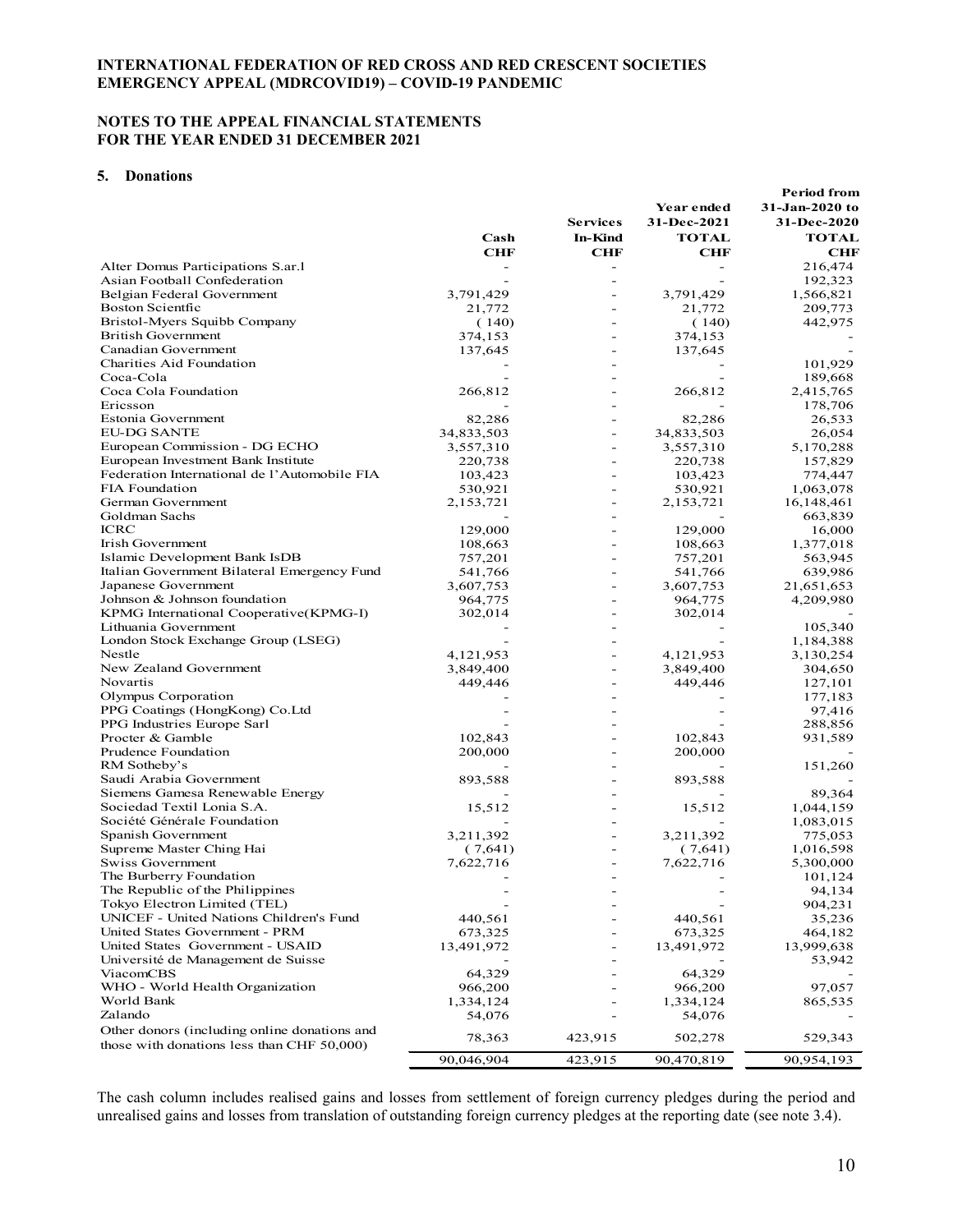### **NOTES TO THE APPEAL FINANCIAL STATEMENTS FOR THE YEAR ENDED 31 DECEMBER 2021**

#### **6. Voluntary contributions and donations - Receivables and deferred income**

At 31 December 2021, the IFRC had CHF 52,779,489 (2020: CHF 31,764,641) of outstanding receivables relating to pledges for voluntary contributions and donations for the Covid-19 Pandemic appeal.

In addition to voluntary contributions and donations recognized as income detailed in Notes 4 and 5, at 31 December 2021 the IFRC had received CHF 58,337,265 (2020: CHF 66,474,015) of voluntary contributions and donations that, consistent with the IFRC's accounting policies, were deferred for recognition in future periods.

#### **7. Contributions to National Societies – Cash transfers**

|                              |             | Period from    |
|------------------------------|-------------|----------------|
|                              | Year ended  | 31-Jan-2020 to |
|                              | 31-Dec-2021 | 31-Dec-2020    |
| Region                       | <b>CHF</b>  | <b>CHF</b>     |
| Africa                       | 4,477,379   | 4,483,547      |
| Americas                     | 475,850     | 630,091        |
| Asia Pacific                 | 378,530     | 3,494,166      |
| Europe                       | 32,104,515  | 16,579,283     |
| Middle East and North Africa | 3,266,017   | 6,346,849      |
|                              | 40,702,291  | 31,533,936     |

#### *(a) Africa*

|                                                                            |             | <b>Period from</b> |
|----------------------------------------------------------------------------|-------------|--------------------|
|                                                                            | Year ended  | 31-Jan-2020 to     |
|                                                                            | 31-Dec-2021 | 31-Dec-2020        |
|                                                                            | <b>CHF</b>  | <b>CHF</b>         |
| Burundi Red Cross                                                          | 72,353      | 375,072            |
| Ethiopian Red Cross Society                                                | (19,616)    | 395,480            |
| Red Cross Society of Guinea (via French Red Cross)                         | 1,057,499   |                    |
| Kenya Red Cross Society (including CHF 1,761,405<br>via Finnish Red Cross) | 3,131,650   | 2,805,487          |
| Red Cross of the Democratic Republic of the Congo                          |             |                    |
| (including CHF 67,917 via Swedish Red Cross and                            | 130,545     | 440,882            |
| CHF 42,303 via Spanish Red Cross)                                          |             |                    |
| Tanzania Red Cross National Society                                        | 84,948      | 466,626            |
| Other cash transfer                                                        | 20,000      |                    |
|                                                                            | 4,477,379   | 4,483,547          |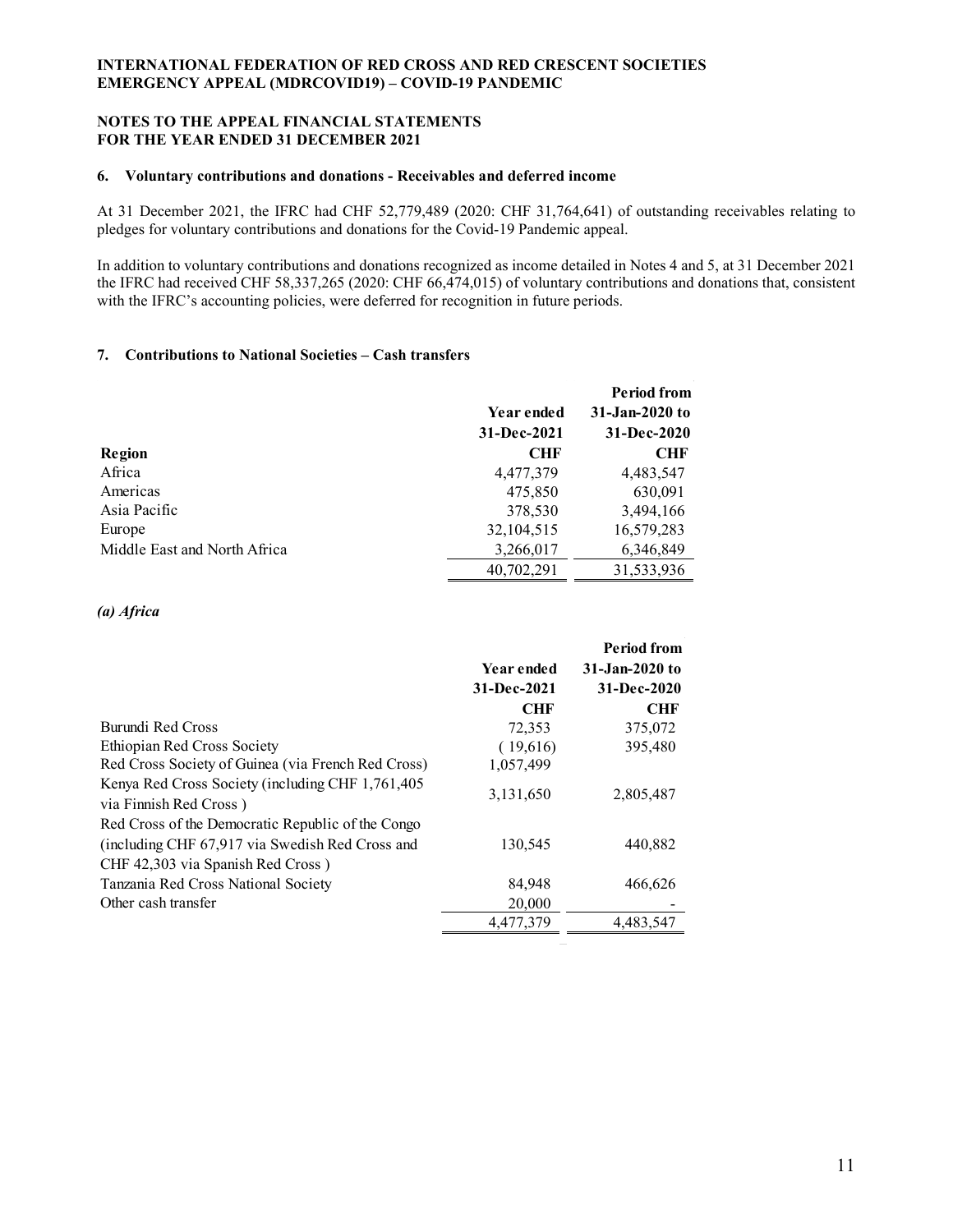## **NOTES TO THE APPEAL FINANCIAL STATEMENTS FOR THE YEAR ENDED 31 DECEMBER 2021**

## **7. Contributions to National Societies – Cash transfers (continued)**

## *(b) Americas*

|                                                                                  |             | <b>Period from</b> |
|----------------------------------------------------------------------------------|-------------|--------------------|
|                                                                                  | Year ended  | 31-Jan-2020 to     |
|                                                                                  | 31-Dec-2021 | 31-Dec-2020        |
|                                                                                  | <b>CHF</b>  | <b>CHF</b>         |
| Colombian Red Cross (via Norwegian Red Cross)                                    | 35,946      |                    |
| Costa Rican Red Cross                                                            | 222,607     | 180,000            |
| Ecuadorian Red Cross (via Spanish Red Cross)                                     | 107,677     | 388.091            |
| Honduran Red Cross (via Norwegian Red Cross)                                     | 51,000      |                    |
| Peruvian Red Cross (via American Red Cross)                                      | (3,167)     | 31,000             |
| Salvadorean Red Cross (via Norwegian Red Cross;<br>2020: via American Red Cross) | 47,833      | 31,000             |
| Other - Regional/Multi-Countries (via Norwegian Red Cross)                       | 13,954      |                    |
|                                                                                  | 475,850     | 630,091            |

## *(c) Asia Pacific*

|                                                           |             | <b>Period from</b> |
|-----------------------------------------------------------|-------------|--------------------|
|                                                           | Year ended  | 31-Jan-2020 to     |
|                                                           | 31-Dec-2021 | 31-Dec-2020        |
|                                                           | <b>CHF</b>  | CHF                |
| Australian Red Cross (received for Global Advisory Panel) |             | 196,000            |
| Maldivian Red Crescent                                    | 176,188     | 162,432            |
| Myanmar Red Cross Society                                 | 202,342     | 1,349,473          |
| Red Cross Society of China                                |             | 1,601,261          |
| Singapore Red Cross Society                               |             | 185,000            |
|                                                           | 378,530     | 3.494.166          |

### *(d) Europe*

|                                              |             | Period from    |
|----------------------------------------------|-------------|----------------|
|                                              | Year ended  | 31-Jan-2020 to |
|                                              | 31-Dec-2021 | 31-Dec-2020    |
|                                              | CHF         | CHF            |
| Armenian Red Cross Society                   | 917,198     | 1,550,547      |
| Austrian Red Cross                           | 985,563     |                |
| <b>Belarus Red Cross</b>                     | 430,832     | 891,710        |
| French Red Cross                             |             | 723,885        |
| Georgia Red Cross Society                    | 393,995     | 1,462,339      |
| German Red Cross                             | 1,973,919   |                |
| Italian Red Cross                            | 6,721,010   | 5,019,318      |
| Portuguese Red Cross                         | 14,615,392  | 76,400         |
| Red Cross of Montenegro                      | 187,000     | 834,609        |
| Red Cross of The Republic of North Macedonia | 187,000     | 660,656        |
| Romanian Red Cross                           | 691,201     | 617,861        |
| Spanish Red Cross                            | 853,487     | 1,008,368      |
| The Red Cross of Serbia                      |             | 778,410        |
| Turkish Red Crescent Society                 | 1,360,180   | 1,314,395      |
| Ukrainian Red Cross Society                  | 1,560,552   | 551,846        |
| <b>Other National Societies</b>              | 1,227,186   | 1,088,939      |
|                                              | 32,104,515  | 16,579,283     |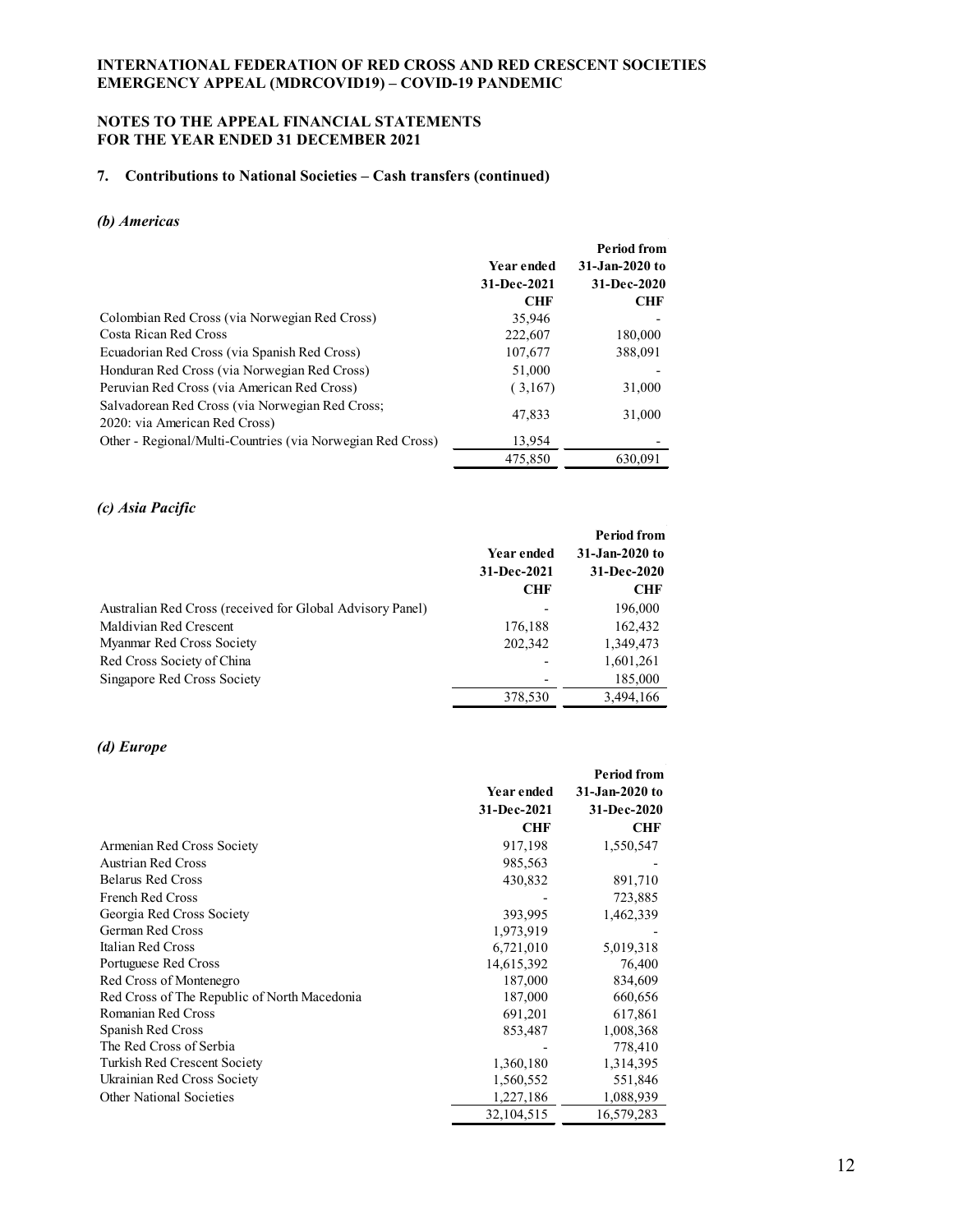### **NOTES TO THE APPEAL FINANCIAL STATEMENTS FOR THE YEAR ENDED 31 DECEMBER 2021**

#### **7. Contributions to National Societies – Cash transfers (continued)**

#### *(e) Middle East and North Africa*

|                                                     |             | <b>Period from</b> |
|-----------------------------------------------------|-------------|--------------------|
|                                                     | Year ended  | 31-Jan-2020 to     |
|                                                     | 31-Dec-2021 | 31-Dec-2020        |
|                                                     | CHF         | CHF                |
| <b>Egyptian Red Crescent Society</b>                | (529)       | 6,529              |
| Iraqi Red Crescent Society (via Swedish Red Cross;  | 297,353     | 485,500            |
| 2020: via French Red Cross)                         |             |                    |
| Jordan National Red Crescent Society (via Qatar Red | 274,824     |                    |
| Crescent Society)                                   |             |                    |
| Lebanese Red Cross (including CHF 250,000 via       | 951,814     | 2,872,720          |
| Danish Red Cross)                                   |             |                    |
| Moroccan Red Crescent (via German Red Cross)        | 107,679     |                    |
| Palestine Red Crescent Society                      | 992,581     | 2,124,398          |
| Palestine Red Crescent Society - Lebanon Branch     | 236,617     | 857,702            |
| Palestine Red Crescent Society - Syria Branch       | 95,678      |                    |
| Yemen Red Crescent Society (via Danish Red Cross)   | 310,000     |                    |
|                                                     | 3,266,017   | 6.346.849          |

#### **8. Contributions to National Societies – Cash advances**

|                              |              | Period from    |
|------------------------------|--------------|----------------|
|                              | Year ended   | 31-Jan-2020 to |
|                              | 31-Dec-2021  | 31-Dec-2020    |
| Region                       | <b>CHF</b>   | <b>CHF</b>     |
| Africa                       | 8,114,506    | 12,770,337     |
| Americas                     | 9,030,144    | 6,023,865      |
| Asia Pacific                 | 7,995,330    | 8,964,051      |
| Europe                       | 4,747,373    | 4,522,794      |
| Middle East and North Africa | 3,504,093    | 7,219,170      |
|                              | 33, 391, 446 | 39,500,217     |

# *(a) Africa*

|                                                   |                   | <b>Period from</b> |
|---------------------------------------------------|-------------------|--------------------|
|                                                   | <b>Year ended</b> | 31-Jan-2020 to     |
|                                                   | 31-Dec-2021       | 31-Dec-2020        |
|                                                   | CHF               | <b>CHF</b>         |
| Botswana Red Cross Society                        | 323,777           | 395,151            |
| Burkinabe Red Cross Society                       | 448,300           | 95,357             |
| Gambia Red Cross Society                          | 460,356           | 427,677            |
| Ghana Red Cross Society                           | 492,851           | 681,655            |
| Malawi Red Cross Society                          | 243,258           | 333,175            |
| Mali Red Cross                                    | 348,970           | 42,517             |
| Namibia Red Cross                                 | 268,608           | 372,540            |
| Nigerian Red Cross Society                        | 115,827           | 718,919            |
| Red Crescent Society of Djibouti                  | 226,946           | 169,429            |
| Red Cross of the Democratic Republic of the Congo | 3,798             | 526,987            |
| Red Cross Society of Côte d'Ivoire                | 645,987           | 619,484            |
| Red Cross Society of Niger                        | 529,061           | 340,430            |
| <b>Rwandan Red Cross</b>                          |                   | 509,845            |
| Senegalese Red Cross Society                      | 125,250           | 476,483            |
| Sierra Leone Red Cross Society                    | 136,685           | 375,371            |
| Somali Red Crescent Society                       | (15,592)          | 415,706            |
| South Sudan Red Cross                             | 817,480           | 452,746            |
| The South African Red Cross Society               | 381,923           | 299,409            |
| The Sudanese Red Crescent                         | 359,686           | 397,253            |
| Uganda Red Cross Society                          | 404,129           | 405,176            |
| Zambia Red Cross Society                          | 327,386           | 346,331            |
| Other National Societies                          | 1,469,820         | 4,368,696          |
|                                                   | 8,114,506         | 12,770,337         |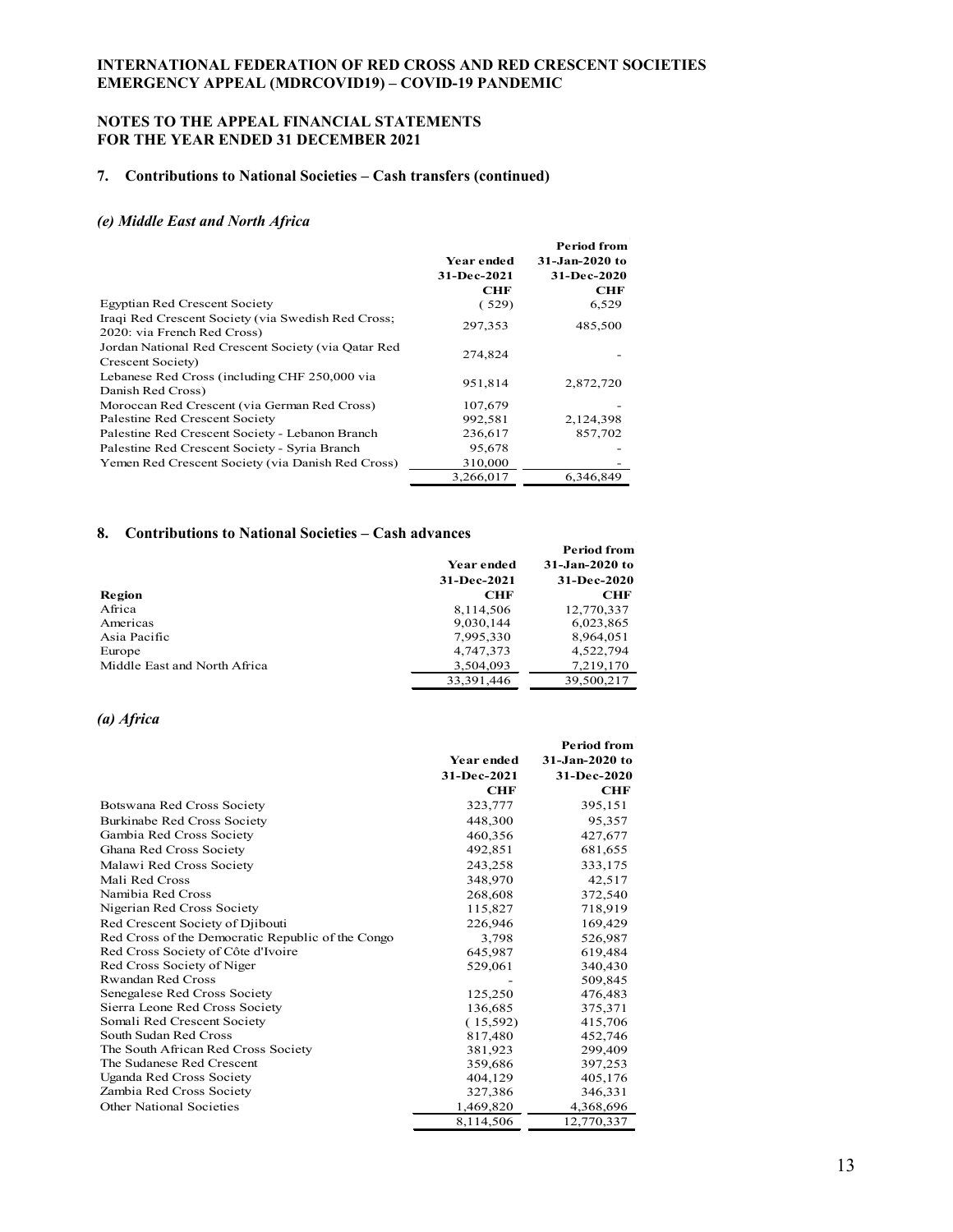### **NOTES TO THE APPEAL FINANCIAL STATEMENTS FOR THE YEAR ENDED 31 DECEMBER 2021**

### **8. Contributions to National Societies – Cash advances (continued)**

#### *(b) Americas*

|                               |             | Period from    |
|-------------------------------|-------------|----------------|
|                               | Year ended  | 31-Jan-2020 to |
|                               | 31-Dec-2021 | 31-Dec-2020    |
|                               | <b>CHF</b>  | <b>CHF</b>     |
| Belize Red Cross Society      | 78,724      | 258,090        |
| <b>Bolivian Red Cross</b>     | 421,794     | 221,918        |
| Chilean Red Cross             | 115,000     | 283,800        |
| Colombian Red Cross Society   | 808,388     | 265,833        |
| Dominican Red Cross           | 183,576     | 275,000        |
| <b>Ecuadorian Red Cross</b>   | 1,491,604   | 431,701        |
| Guatemalan Red Cross          | 502,419     | 333,800        |
| Haiti Red Cross Society       | 295,410     | 244,875        |
| Honduran Red Cross            | 668,301     | 287,000        |
| Jamaica Red Cross             | 513,596     | 266,020        |
| Nicaraguan Red Cross          | 250,326     | 340,000        |
| Peruvian Red Cross            | 318,981     | 122,976        |
| Salvadorean Red Cross Society | 726,797     | 427,007        |
| Uruguayan Red Cross           | 551,532     | 85,000         |
| Other National Societies      | 2,103,696   | 2,180,845      |
|                               | 9,030,144   | 6,023,865      |

### *(c) Asia Pacific*

|                                 |                   | <b>Period from</b> |
|---------------------------------|-------------------|--------------------|
|                                 | <b>Year ended</b> | 31-Jan-2020 to     |
|                                 | 31-Dec-2021       | 31-Dec-2020        |
|                                 | <b>CHF</b>        | <b>CHF</b>         |
| Afghan Red Crescent Society     | 150,147           | 1,120,208          |
| Bangladesh Red Crescent Society | 1,724,014         | 1,746,975          |
| Fiji Red Cross Society          | 463,182           | 94,000             |
| Indonesian Red Cross Society    | 697,871           | 256,553            |
| Lao Red Cross                   | 147,345           | 87,222             |
| Malaysian Red Crescent Society  | 474,765           | 510,501            |
| Mongolian Red Cross Society     | 132,441           | 266,836            |
| Nepal Red Cross Society         | 664,661           | 284,336            |
| Pakistan Red Crescent           | 1,257,727         | 693,621            |
| Philippine Red Cross            | 862,441           | 1,091,563          |
| The Sri Lanka Red Cross Society | 115,409           | 330,523            |
| The Thai Red Cross Society      | 374,381           | 642,865            |
| Viet Nam Red Cross Society      | 99,423            | 705,989            |
| <b>Other National Societies</b> | 831,523           | 1,132,859          |
|                                 | 7,995,330         | 8,964,051          |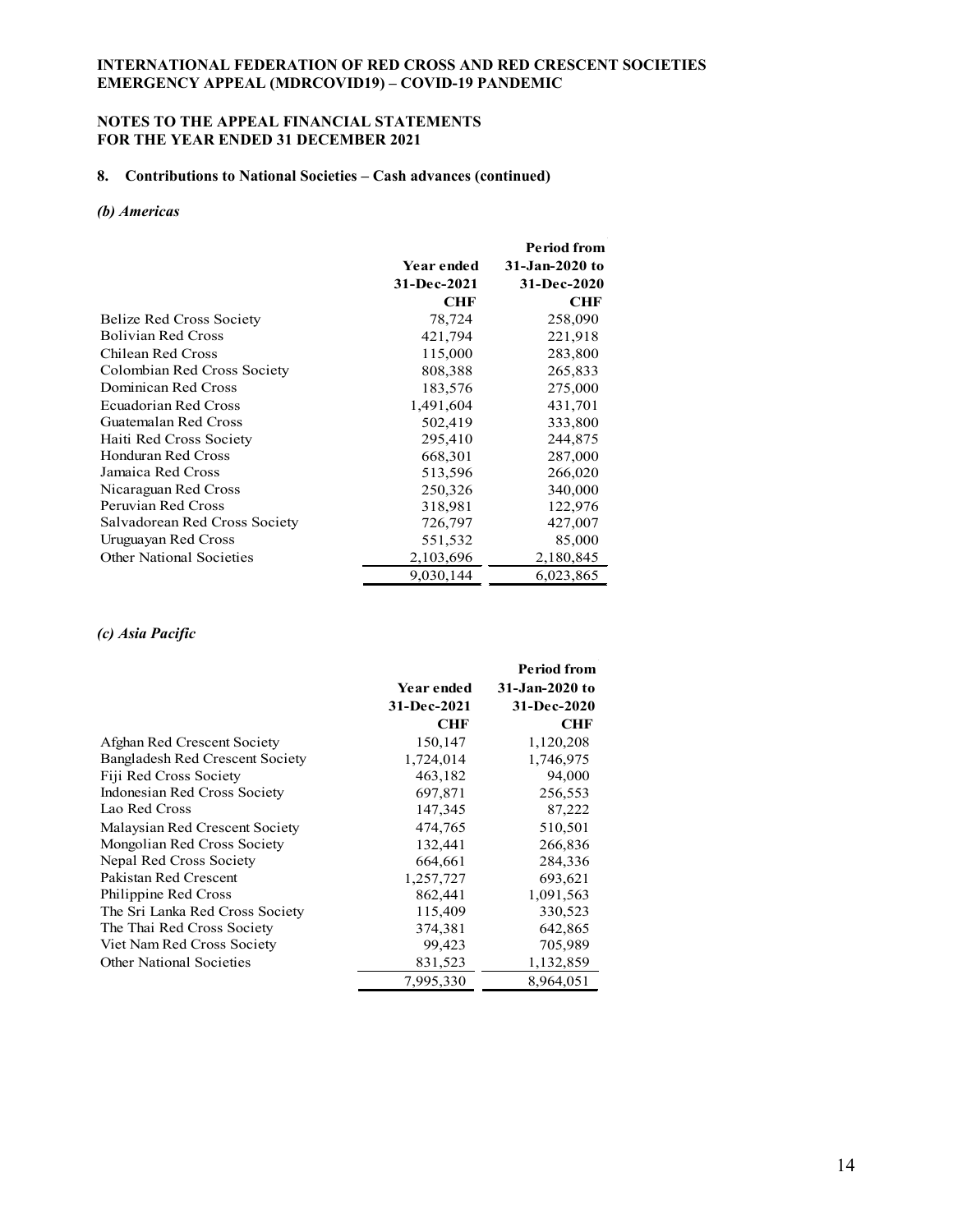### **NOTES TO THE APPEAL FINANCIAL STATEMENTS FOR THE YEAR ENDED 31 DECEMBER 2021**

# **8. Contributions to National Societies – Cash advances (continued)**

#### *(d) Europe*

| u, Lui ope                                      |                                  |                                                     |
|-------------------------------------------------|----------------------------------|-----------------------------------------------------|
|                                                 | <b>Year ended</b><br>31-Dec-2021 | <b>Period from</b><br>31-Jan-2020 to<br>31-Dec-2020 |
|                                                 | <b>CHF</b>                       | <b>CHF</b>                                          |
| <b>Cyprus Red Cross Society</b>                 |                                  | 232,000                                             |
| Hellenic Red Cross                              | 1,410,000                        | 100,000                                             |
| Kazakh Red Crescent                             | 330,343                          | 291,254                                             |
| Magen David Adom in Israel                      |                                  | 216,500                                             |
| Red Crescent Society of Azerbaijan              | 427,301                          | 284,825                                             |
| Red Crescent Society of Kyrgyzstan              | 363,940                          | 681,772                                             |
| Red Crescent Society of Tajikistan              | 883,333                          | 565,270                                             |
| Red Crescent Society of Turkmenistan            |                                  | 244,965                                             |
| Red Crescent Society of Uzbekistan              | 238,000                          | 436,428                                             |
| Red Cross Society of the Republic of Moldova    | 278,700                          | 182,680                                             |
| The Red Cross Society of Bosnia and Herzegovina | 279,638                          | 146,978                                             |
| The Russian Red Cross Society                   | 266,480                          | 717,500                                             |
| Other National Societies                        | 269,638                          | 422,622                                             |
|                                                 | 4,747,373                        | 4,522,794                                           |

#### *(e) Middle East and North Africa*

|                                                  |             | <b>Period from</b> |
|--------------------------------------------------|-------------|--------------------|
|                                                  | Year ended  | 31-Jan-2020 to     |
|                                                  | 31-Dec-2021 | 31-Dec-2020        |
|                                                  | <b>CHF</b>  | <b>CHF</b>         |
| Algerian Red Crescent                            | 211,796     | 416,389            |
| <b>Egyptian Red Crescent Society</b>             | 920,831     | 476,316            |
| Iraqi Red Crescent Society                       | 377,536     | 98,509             |
| Jordan Red Crescent Society                      | 501,246     | 345,875            |
| Libyan Red Crescent                              | 118,693     | 246,245            |
| Moroccan Red Crescent                            | 219,767     | 344,200            |
| Red Crescent Society of Islamic Republic of Iran | 543,324     | 1,026,600          |
| Syrian Arab Red Crescent                         | 208,248     | 3,748,301          |
| Tunisian Red Crescent                            | 384,652     | 235,621            |
| Yemen Red Crescent Society                       | 18,000      | 281,114            |
|                                                  | 3.504.093   | 7.219.170          |